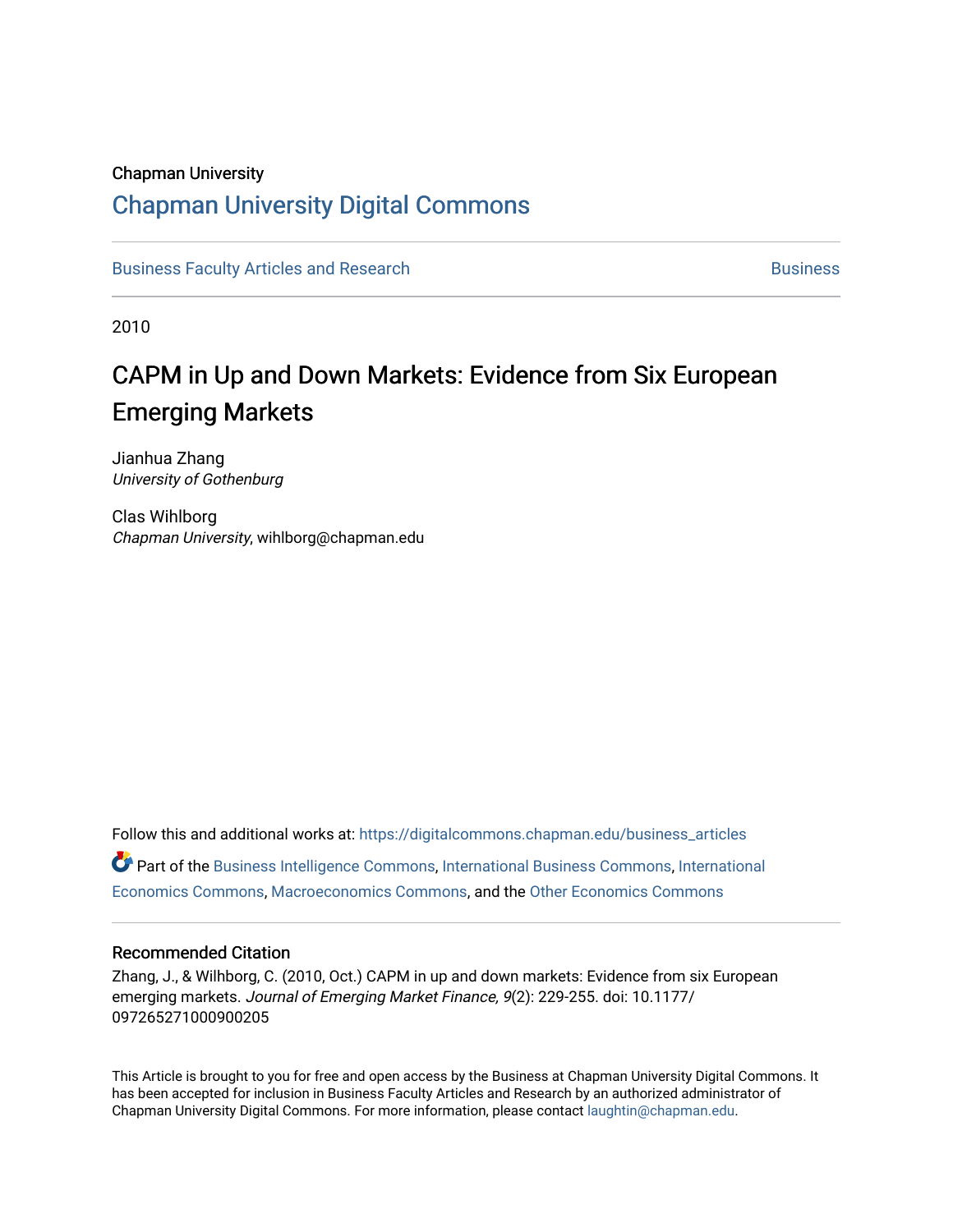# CAPM in Up and Down Markets: Evidence from Six European Emerging Markets

#### **Comments**

This is a pre-copy-editing, author-produced PDF of an article accepted for publication in Journal of Emerging Market Finance, volume 9, issue 2, in 2010 following peer review. The definitive publisherauthenticated version is available online at [DOI: 10.1177/097265271000900205](http://dx.doi.org/10.1177/097265271000900205).

Copyright The authors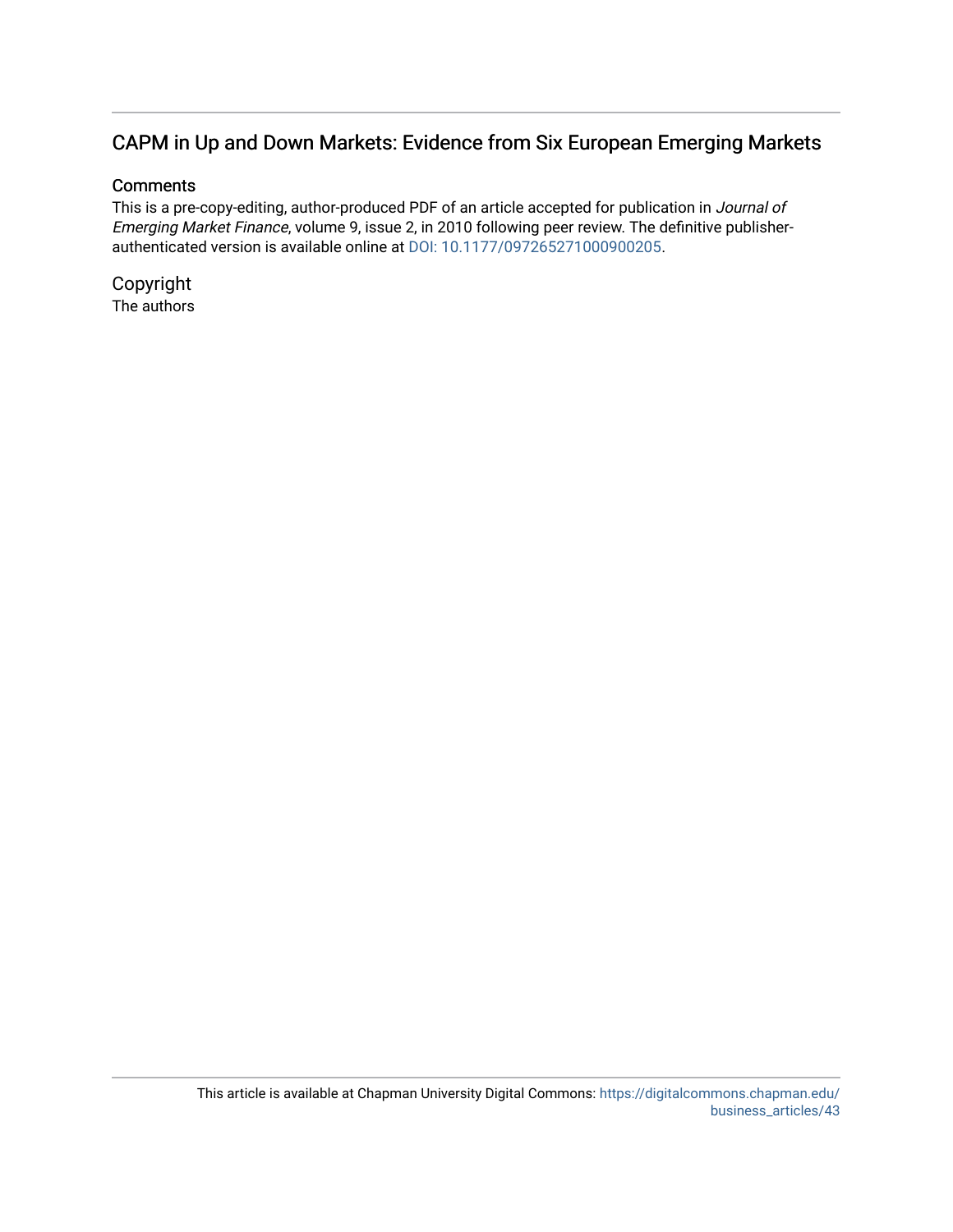# **CAPM in Up and Down Markets:**

# **Evidence from Six European Emerging Markets**

# **Jianhua Zhang**[∗](#page-2-0)

*Department of Economics School of Economics and Commercial Law Göteborg University* E-mail: jianhua.zhang@economics.gu.se

#### **Clas Wihlborg**

*Argyros School of Business and Economics Chapman University and Department of Finance Copenhagen Business School* E-mail:wihlborg@chapman.edu

Revised March 2010

Abstract: The pricing of equity in six European emerging capital markets is analyzed using both the conventional CAPM and a "conditional" CAPM wherein up and down markets are separated. International influences on the stock markets are also analyzed. The empirical evidence from a sample of 1131 firms from the six markets indicates that there exists a significant relationship between beta and returns when up and down markets are separated. The international CAPM performs well in some markets that have become increasingly integrated with the world market. The general implication of the analysis is that beta can be a useful risk-measure for investors and portfolio managers considering investments in emerging markets.

*JEL classification: G12, G15 Key words: Asset pricing; Risk premium; Cost of capital; Emerging Markets*

-

<span id="page-2-0"></span><sup>∗</sup> Financial support to Jianhua Zhang from the Foundation for Economic Research in West Sweden is gratefully acknowledged.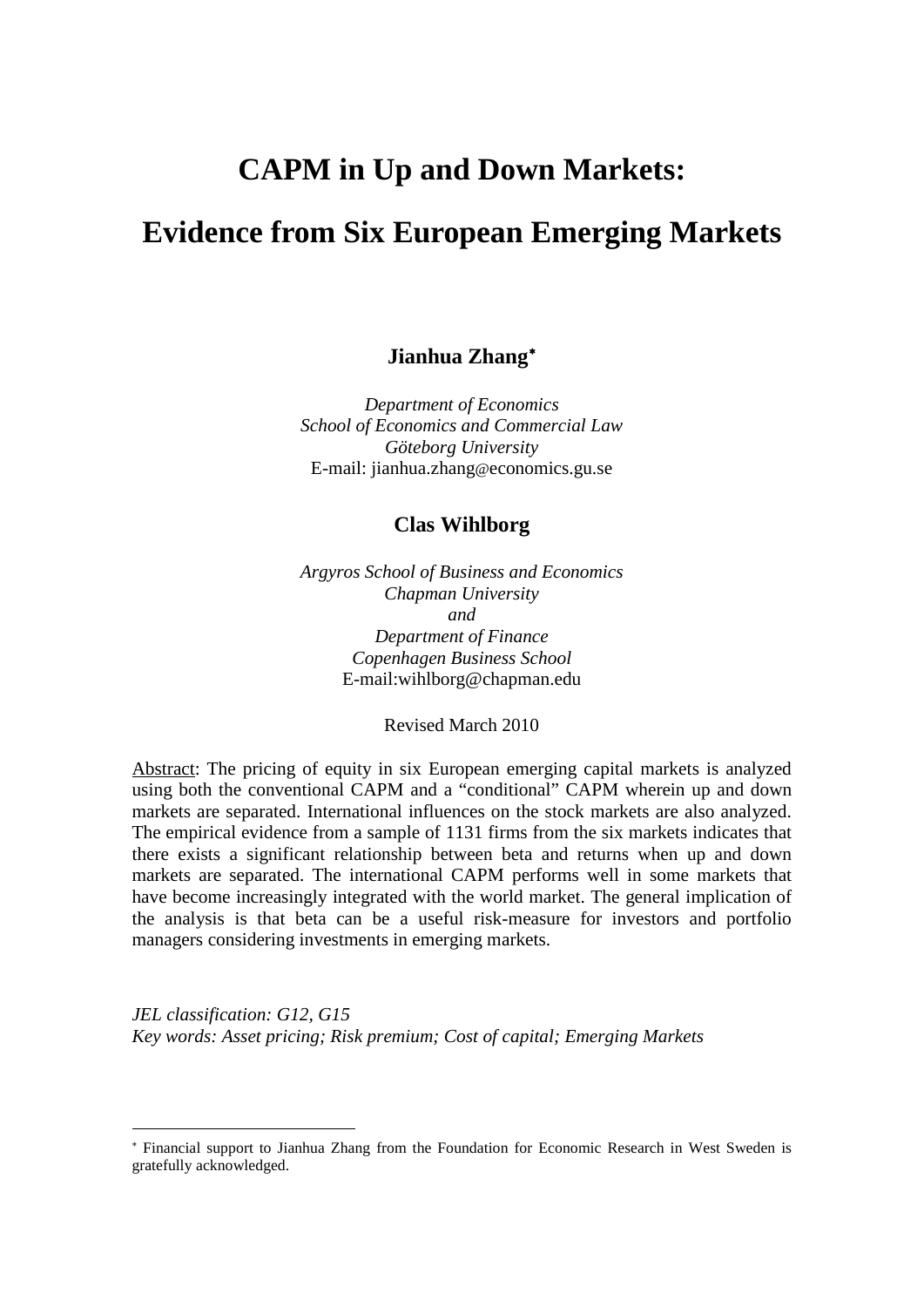# **CAPM in Up and Down Markets: Evidence from Six European Emerging Markets**

Abstract: The pricing of equity and in six European emerging capital markets is analyzed using both the conventional CAPM and a "conditional" CAPM wherein up and down markets are separated. International influences on the stock markets are also analyzed. The empirical evidence from a sample of 1131 firms from the six markets indicates that there exists a significant relationship between beta and returns when up and down markets are separated. The international CAPM performs well in some markets that have become increasingly integrated with the world market. The general implication of the analysis is that beta can be a useful risk-measure for investors and portfolio managers considering investments in emerging markets.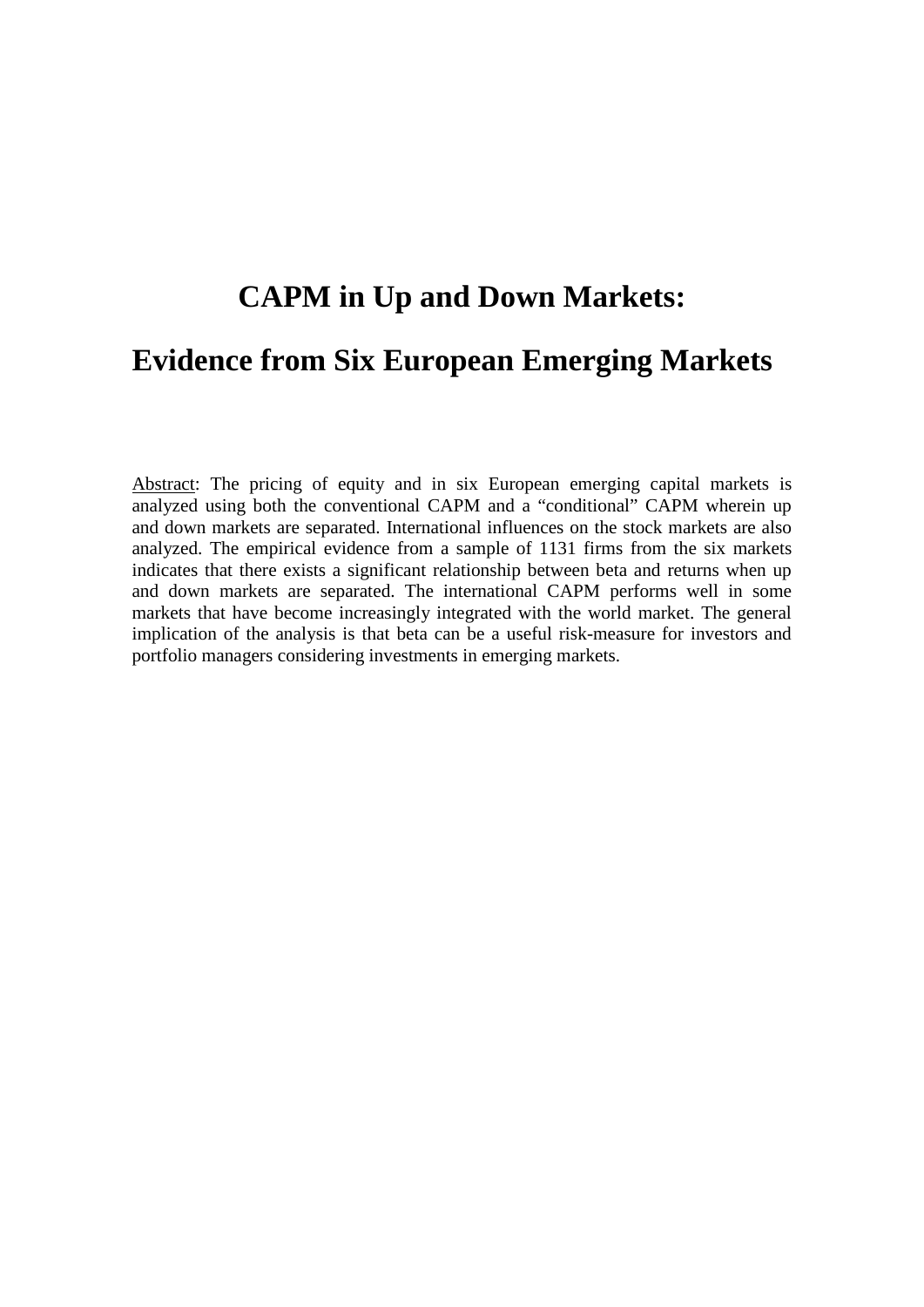#### **1 Introduction**

What is the appropriate formulation of the Capital Asset Pricing Model (CAPM) in emerging capital markets?<sup>[1](#page-4-0)</sup> The question arises because each individual emerging market is immature by Western standards and each may have its unique institutional background, history, and level of integration with the established Western markets. Local risk-free returns, inflation rates and political risk consideration can also differ across countries. Moreover, whether the CAPM is an appropriate model for asset pricing in developed markets is still controversial. The Fama-French (1992) three-factor model and the APT model offer competing views. Although we do not explicitly ask whether additional factors affect asset pricing our objective is to establish whether the beta factor in the CAPM is an important factor to consider in investment decisions and cost of capital calculation by firms.

The CAPM states that there is a positive, linear relationship between a stock's expected return and its systematic risk, beta, and that beta is a sufficient variable to explain the cross-sectional variation in stock returns. Empirical tests of the CAPM usually follow the Fama and MacBeth (1973) two-pass regression method. The empirical evidence from the developed equity markets have almost always showed a week relationship between the beta and returns (Fama and French 1992). Pettengill et al. (1995) propose a different methodology to estimate the relationship between the beta and returns. Their argument is that, since the CAPM deals with the expected returns while the realized returns are only proxies, negative ex post risk premiums can be observed in some periods. The model of Pettengill et al. is "conditional" on whether the ex post risk premium is positive or negative.<sup>[2](#page-4-1)</sup> When the ex post risk premium is positive, the relationship between betas and returns should be positive, and when the premium is negative betas and returns should be negatively related ex post. The reason is that high beta stocks will be more sensitive to the negative realized market risk premium and, therefore, they should have lower returns than low beta stocks in down

<span id="page-4-0"></span><sup>&</sup>lt;sup>1</sup> The original developments of CAPM can be found in Sharpe (1964), Lintner (1965) and Mossin (1966)

<span id="page-4-1"></span><sup>&</sup>lt;sup>2</sup> The word conditional is not used in the conventional sense in this literature. It does not refer to expectations conditional on information (Harvey, 1989; Ferson and Harvey, 1991; Jagannathan and Wang, 1996; Lettau and Ludvigson, 2001; Hodrick and Zhang, 2001; Lewellen and Nagel, 2006; Ang and Chen, 2007) but to *ex post* observations of individual stock returns conditional on *ex post* observations of market movements. For this reason we will refer to relationships in up and down markets.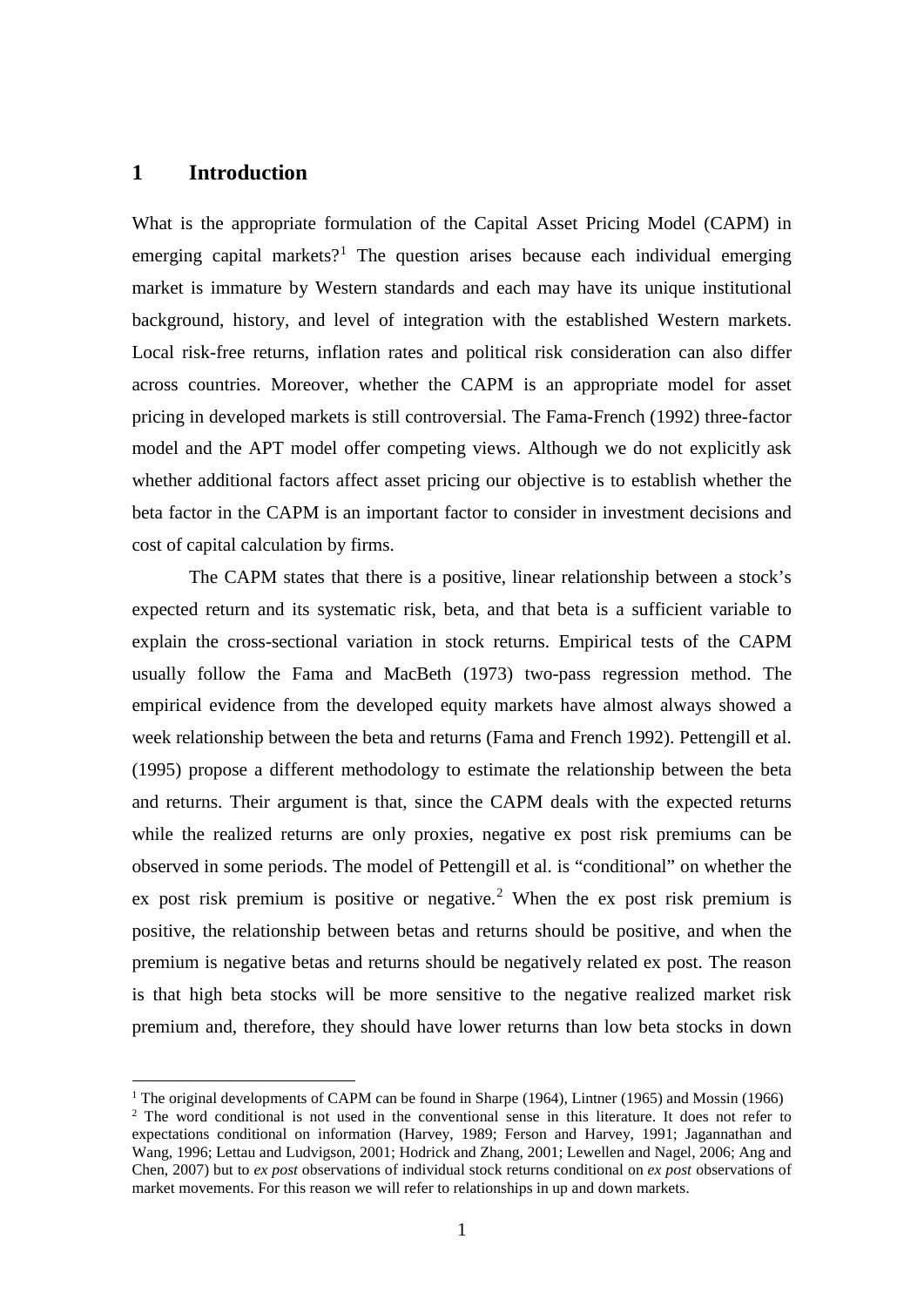markets. Empirical results based on estimation conditional on the sign of the market excess return indicate that betas and (positive) expected returns are positively related in the US capital market as the CAPM suggests. This relationship is also observed in the UK (Fletcher, 1997), Germany (El-Shaer et al. 2000), Brussels (Crombez and Bennet, 1997), and 18 developed markets (Fletcher, 2000) as well.

This paper focuses on the pricing of equity in six European emerging capital markets, i.e. Cyprus, Czech Republic, Hungary, Poland, Russia, and Turkey, with the purpose of estimating the return-risk relationship and, indirectly, the cost of equity capital of the firms in these countries. Firm level data is used in this study, while most previous studies used index data for a number of countries or cross industry. Thus, the range of risk across firms in these markets has not been analyzed systematically.

Most emerging markets went through a period of liberalization during the 1990s. This is especially true in four of our countries which were behind the iron curtain prior to the 1990s. Stock markets did not exist prior to the early 90s in these countries. Thereafter, stock exchanges were established quite quickly along with the privatization of banks and state owned enterprises.

The data period in this study is 1996-2006. Active trading in the stock markets was established in the countries we study by 1996 but the volume of trading in many stocks was still not high. At the same time, uncertainty about economic and political developments was high. We divide the data period into two parts, 1996-2001 and 2002- 2006 in order to analyze whether the risk-return relationships in the countries changed substantially over time. Both increased liquidity and increased integration with world markets and the EU in particular, can be expected to have had a substantial impact on price behavior in the different markets.

It is difficult to identify an exact date that would be suitable as a dividing line between segmentation and integration. Integration is likely to be a gradual process. Furthermore, the removal of legal restrictions on foreign investment does not automatically lead to greater integration. Our choice of sub-periods is based on the observations that market restrictions in the sample countries were gradually lifted during the 1990s and that the announcement of the European Union enlargement occurred in November 2001. Thereby, political uncertainty about the integration process was de facto resolved. This date is considered the starting point for deeper integration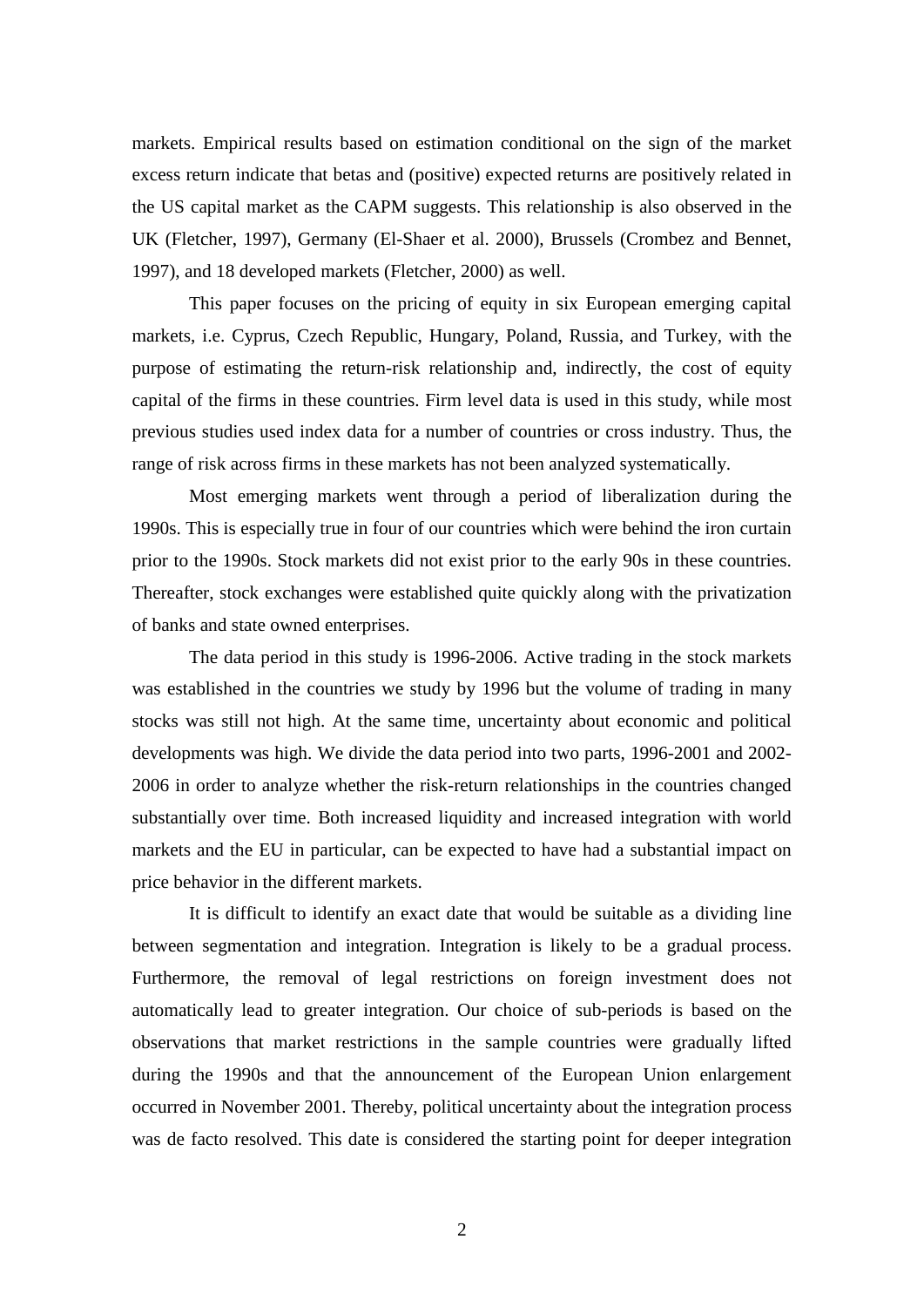with the European in countries other studies as well (Chari and Henry, 2004; Dvorak and Podpiera, 2006).

Emerging equity markets usually exhibit high-expected returns, high volatility, and low correlations with the developed countries' equity markets (Harvey 1995, Goetzmann and Jorion 1999). We expect that the distinction between up and down markets is particularly important for the analyses of the relationship between betas and returns in emerging markets where periods with negative realized market risk premiums are likely to be observed frequently. Furthermore, stock markets have not existed for a long period and, as a result, there is a strong possibility that the average realized market return is a biased proxy for the expected return.

According to Pettengill et al. (1995), in order to guarantee a positive risk and (expected) return tradeoff as the CAPM predicts, the distribution of the up market periods (positive risk premiums) and the down market periods (negative risk premiums) should be symmetric. This symmetric distribution seems to exist in most of the markets and periods under study.

We also expect that the domestic CAPM will outperform the international one in these markets in the early period because of a relatively high level of market segmentation and because investment barriers were only recently dismantled or in the process of being dismantled. The international CAPM is more likely to outperform the domestic one in our second estimation period, 2002-2006.

The rest of the paper is organized as follows. Section 2 presents the methods for the CAPM tests with and without the separation between up and down periods. Section 3 introduces the dataset. Section 4 reports the empirical results for the full period and for sub-periods, and for both the domestic and the international version of CAPM. Finally, Section 5 summaries the findings with respect to the validity of CAPM and with respect to market segmentation relative to the industrialized countries.

#### **2 CAPM and the two-pass method in up and down markets**

The CAPM predicts a positive linear relation between risk and expected return of risky asset of the form:

$$
E\{R_i\} = R_f + \beta_i \left( E\{R_m\} - R_f \right) \tag{1}
$$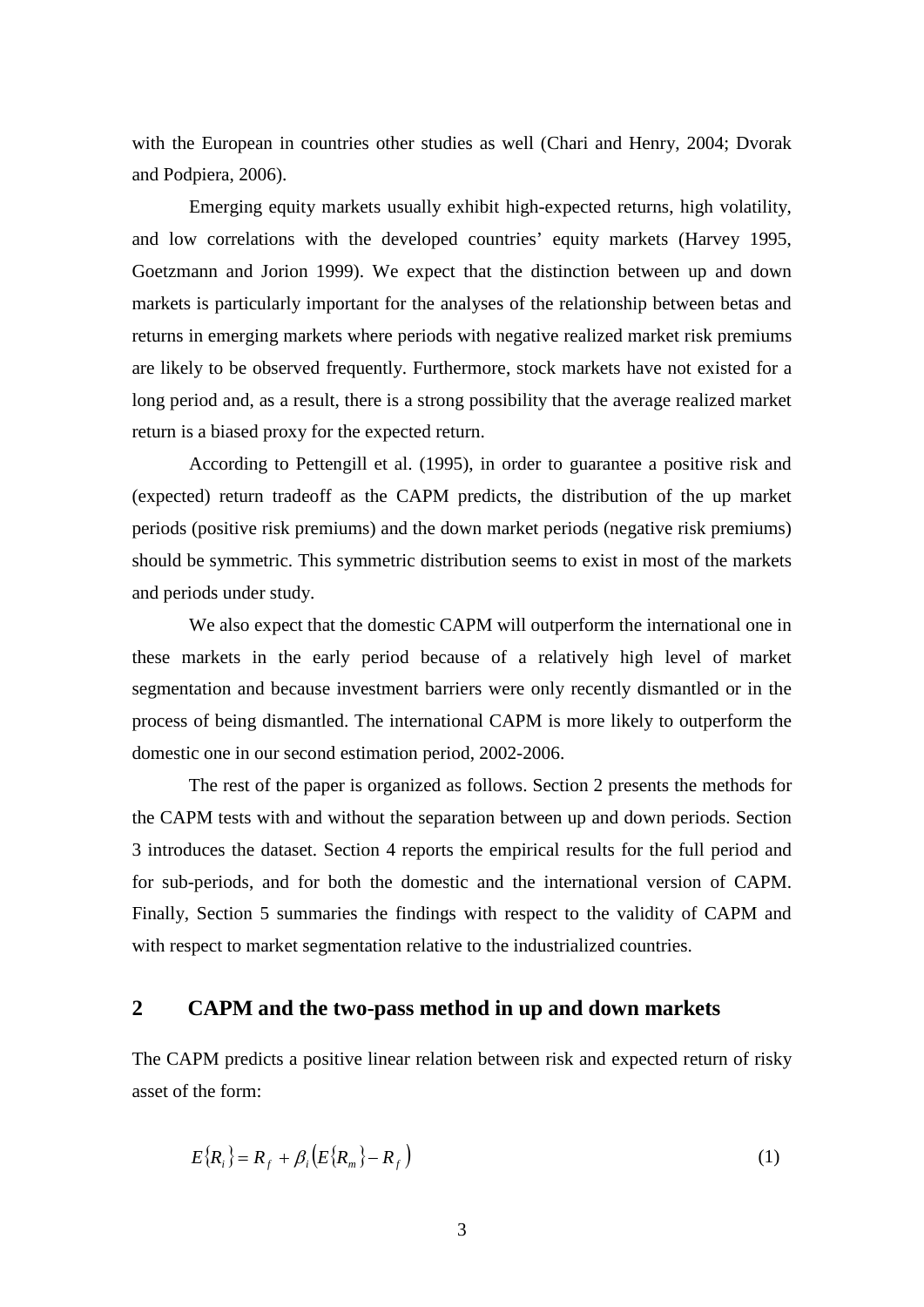where  $E\{R_i\}$  is the expected return of asset *i*,  $E\{R_m\}$  is the expected return on the risky market portfolio,  $R_f$  is return on the risk-free asset, and  $\beta_i = \sigma_{i,m}/\sigma_m^2$  is the systematic risk of asset *i*. In order to guarantee a positive risk-return tradeoff, the expected return on the market must be greater than the risk-free return. Otherwise, no one would want to hold the risky asset.

Empirical tests of Eq. (1) usually follow the Fama and MacBeth (1973) two-pass regression method. In the first step, beta is estimated using the following specification:

$$
R_{it} - R_{ft} = \hat{\alpha}_i + \hat{\beta}_i (R_{mt} - R_{ft}) + \varepsilon_{it}.
$$
\n<sup>(2)</sup>

where  $R_{it}$  is the realized return of asset *i* in period *t*,  $R_{mt}$  is the realized the return on the market portfolio in period *t*;  $\varepsilon_{it}$  is an *iid* random error term, and  $\hat{\beta}_{i}$  is the estimated beta of asset *i*.

In the second step, the relationship between the beta and return is estimated for all periods as

$$
R_{it} - R_{ft} = \hat{\gamma}_{0t} + \hat{\gamma}_{1t}\hat{\beta}_i + u_{it}
$$
 (3)

where  $\hat{\beta}_i$  is estimated from Eq. (2). In Eq. (3),  $\hat{\gamma}_{0t}$  and  $\hat{\gamma}_{1t}$  are first estimated by OLS. Then, they are averaged by the *t*, respectively. The average value,  $\bar{\gamma}_0$  or  $\bar{\gamma}_1$  is tested whether they are significantly different from zero using the *t*-test of Fama and MacBeth (1973). Based on Eq. (2),  $\bar{\gamma}_0$  should be equal to zero and  $\bar{\gamma}_1$  should be significantly positive for a positive risk premium. Most empirical tests have found only a weak relation between the risk and return in Eq. (3).

Pettengill et al. (1995) notes that the CAPM models the expected returns, yet, in empirical research the realized returns are used as proxies for the expected ones. Since the realised return on the market portfolio often falls below the risk-free return, negative ex post risk premiums are observed in these periods. If the realized market return were above the risk-free returns in all periods, no one would be willing to hold the risk-free asset. They propose an alternative to the second step in eq. 3 for the purpose of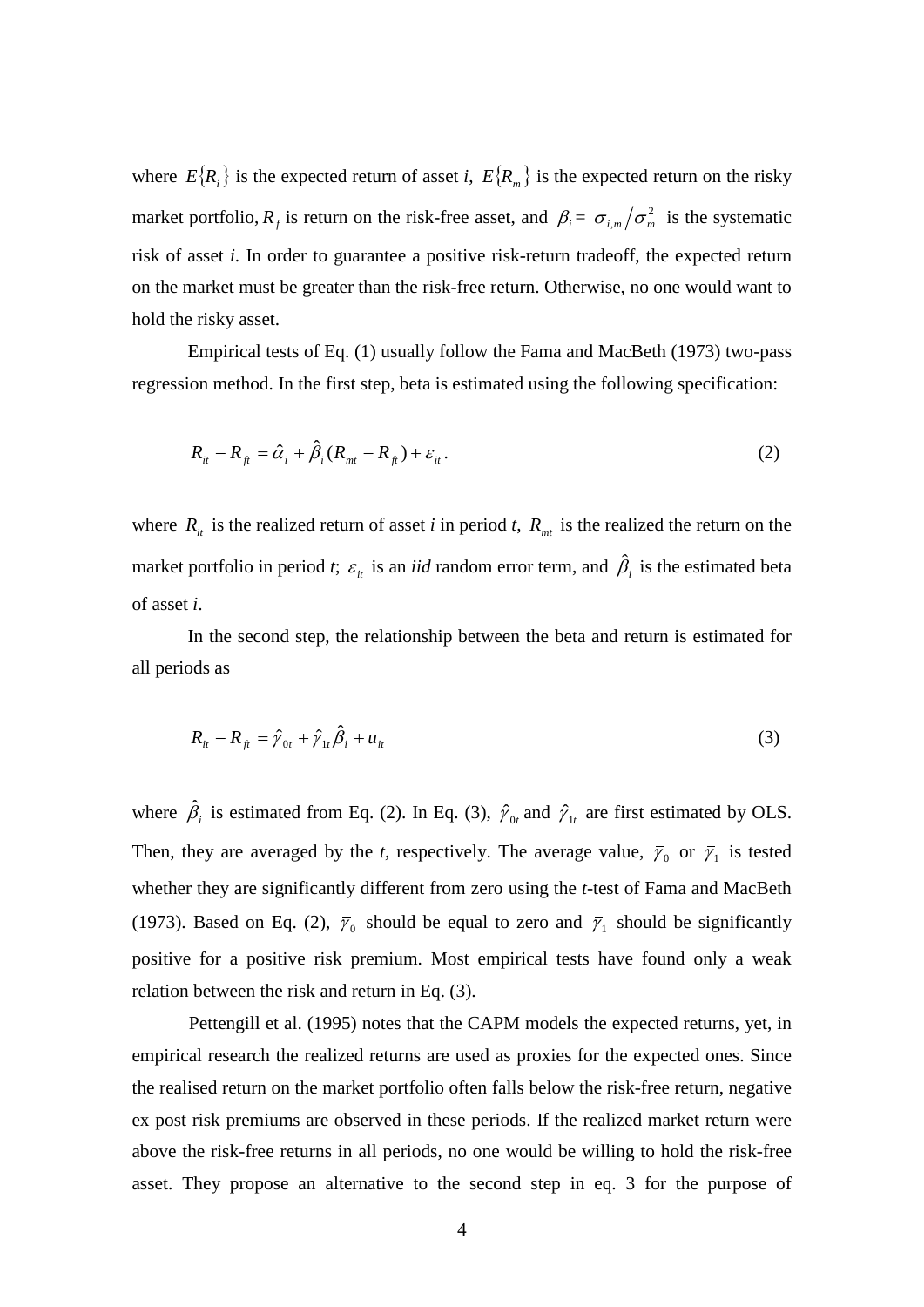estimating the relationship between betas and returns. Their model is "conditional" on the market return being above or below the risk-free rate. In an up market when the realised risk premium is positive, there should be a positively relationship between the beta and return, while in a down market when the realized premium is negative, the beta and the return should be negatively related since high beta stocks will be more sensitive to the negative realized risk premium and have a lower return than low beta stocks.

According to the method of Pettengill et al., the relationship between betas and returns is estimated using a procedure that distinguishes between up and down periods in the market: They propose the following specification:

$$
R_{it} - R_{ft} = \hat{y}_{0t} + \hat{y}_{2t} D\hat{\beta}_{i,u} + \hat{y}_{3t} (1 - D)\hat{\beta}_{i,d} + e_{it},
$$
\n(4)

where  $D$  is a dummy variable that equals one if the realized market risk premium is positive in up periods and zero if it is negative in down periods,  $\hat{\gamma}_{2t}$  is the estimated risk premium in the up market periods and  $\hat{\gamma}_{3t}$  is the estimated risk premium in the down market periods. The average values,  $\bar{\gamma}_0$ ,  $\bar{\gamma}_2$ , or  $\bar{\gamma}_3$  are tested for whether they are significantly different from zero using the same *t*-test of Fama and MacBeth (1973). Thus, the null hypotheses can be tested  $\bar{y}_0 = 0$ ,  $\bar{y}_2 = 0$ ,  $\bar{y}_3 = 0$  against  $\bar{y}_0 \neq 0$ ,  $\bar{y}_2 > 0$ ,  $\bar{y}_3 <$ 0. In Eq. (4), either  $\gamma_{2t}$  or  $\gamma_{3t}$  will be estimated in a given time period depending on the sign of the realized risk premium. Pettengill et al. (1995) point out that in order to guarantee a positive risk-return tradeoff, two conditions should be met: *i*) the average risk premium should be positive, and *ii*) the distribution of the up market periods and down market periods should be symmetric. The second condition can be tested by a two-population *t* test but the sign of  $\hat{\gamma}_{3t}$  coefficient needs to be reversed and the average value recalculated. The null hypothesis can be tested as  $\bar{y}_2 - \bar{y}_3 = 0$  against  $\bar{y}_2 - \bar{y}_3 \neq 0$ .

#### **3 Data**

The sample used in this study consists of two datasets. The first one consists of monthly firm-level stock prices in six European emerging markets, i.e. Cyprus, Czech Republic, Hungary, Poland, Russia, and Turkey. The second set includes monthly macro prices; stock market indices, consumer prices, and risk free returns for the same six markets, a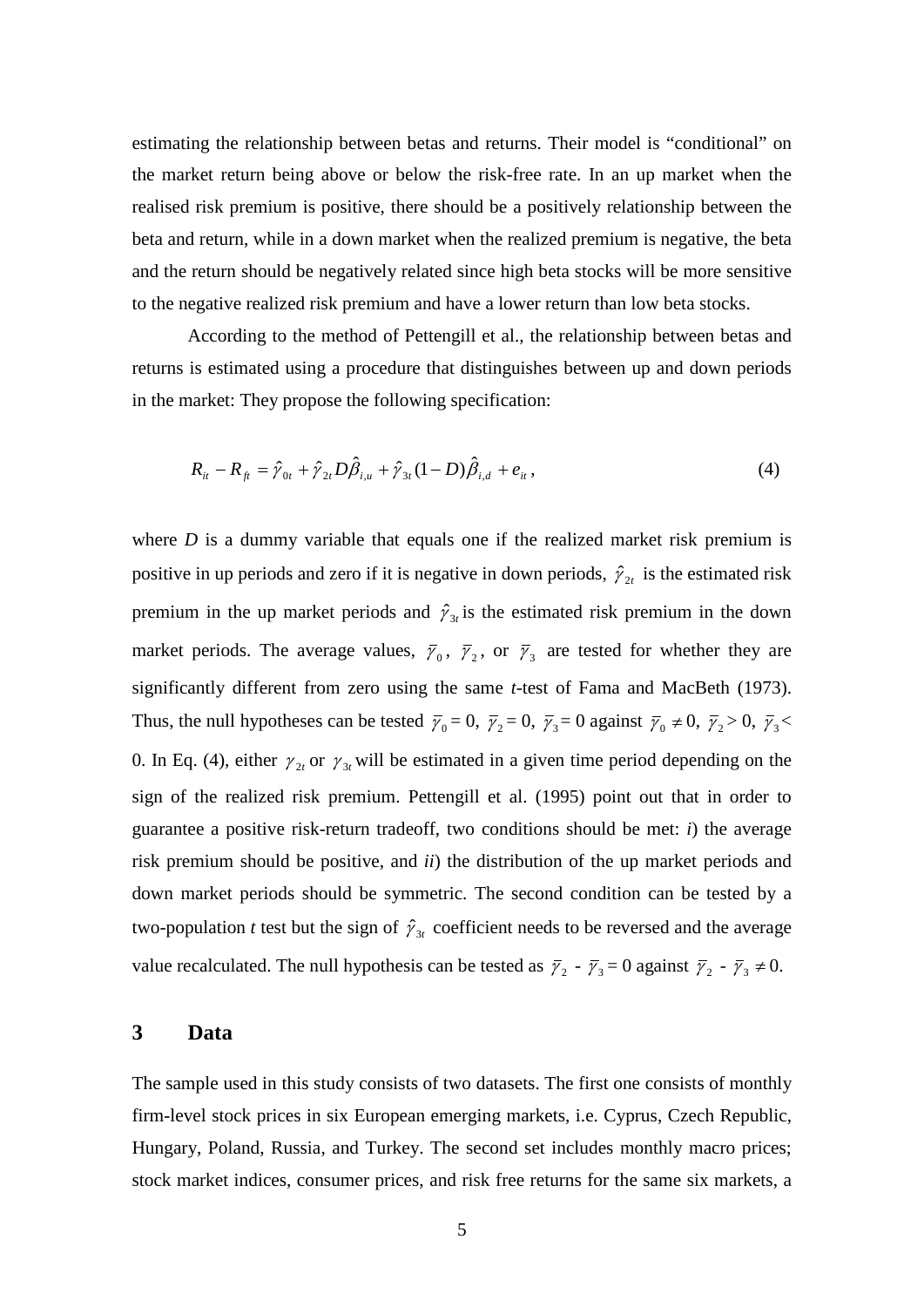world market index (Morgan Stanley World Index), and an emerging market index (Morgan Stanley Emerging Market Index). The datasets come from three databases, DataStream, IMF Statistics, and Reuters (EcoWin). In order to avoid survivorship bias, non-survival shares are included. The total sample period is 1996.01-2006.12 since few firms were listed on the exchanges before 1996. The sample is further divided into two sub-periods: 1996.01-2001.12, and 2002.01-2006.12 for reasons mentioned in the introduction; market restrictions in the sample countries were gradually lifted during the 1990s and that the announcement of the European Union enlargement occurred in November 2001. Thereby, it was established that the Eastern and Central European countries as well as Cyprus were going to be part of the internal market and its regulatory framework for securities markets.

The first sample from DataStream includes a total of 1556 firms (Cyprus 178, Czech Republic 195, Hungary 116, Poland 547, Russia 111, and Turkey 409 firms). In order to have many observations for each individual firm, we include only those firms that were listed on the stock exchanges before 2004.01. Therefore 425 firms were eliminated, which gives us a final sample of 1131 firms (Cyprus 175, Czech Republic 188, Hungary 93, Poland 245, Russia 74, and Turkey 356).

Returns are calculated by taking the log price differences between t-1 and t. The return on the Morgan Stanley World Index is used as the return on the world market portfolio, while the return on the Morgan Stanley Emerging Market Index is used as a proxy for the return on the emerging market portfolio. The return on the market index in each country is used as the proxy for the return on the market portfolio in the country, while the short term Treasury bill rate of the country is used as the proxy for the risk free return. For Russia, the Treasury bill rate is not available after 2004.08, so the repo rate is used instead. The consumer price index for each country is used to calculate real returns in the country.

Table 1 reports the descriptive statistics of the market returns and risk free returns for the six markets in local currency. The returns on the world market portfolio and the returns on the emerging market portfolio are reported in the table as well. We can see that the returns and risks in nominal terms in these six markets are much higher than those in the world market and even emerging market. The real returns are much lower than the nominal ones as a result of high inflations in these countries during this period. Table 2 shows the correlation coefficients among the nominal as well as the real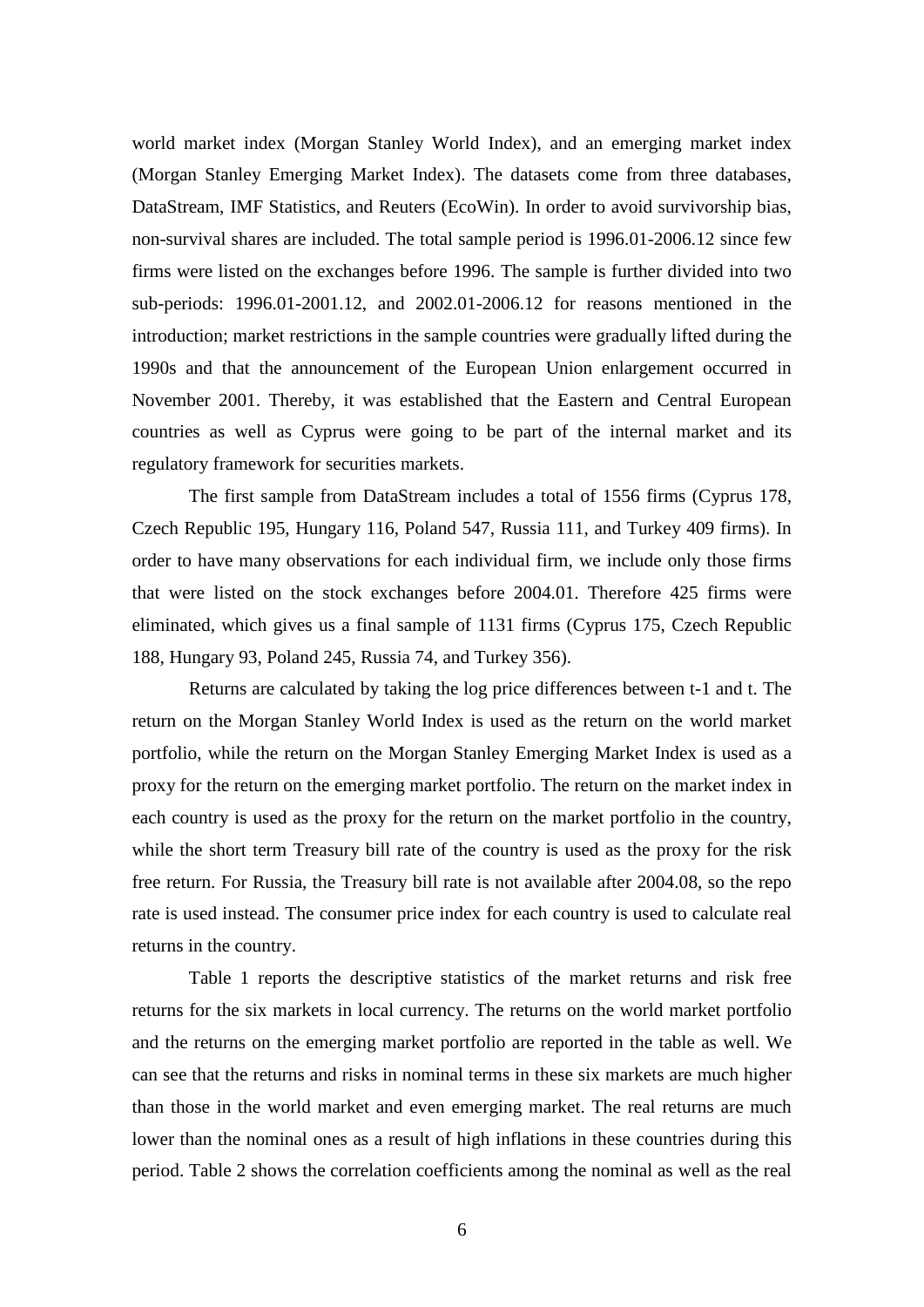(in parentheses) returns on the six markets, the world market, and the emerging market. We can see that the nominal returns in these six markets are not highly correlated with each other, with the world market and the emerging markets. The low correlation coefficients for the nominal returns could be due to the different inflation rates in different countries. Therefore, we further check the correlations for the real returns, which are reported in the parentheses of Table 2. We can see that the coefficients in nominal and real terms are not much different. These results are consistent with most findings in emerging markets: high-expected returns, high volatility, and low corrections with developed countries' equity markets (Harvey 1995, Goetzmann and Jorion 1999).

#### (Insert Tables 1 to 2 here)

Table 3 reports the descriptive statistics for the excess market returns. These excess market returns are plotted in Figure 1 as well. The excess return series here is calculated as the difference between the average market return and the risk-free rate. An adjustment is made by dividing each market's excess return by one plus the risk-free rate of this market in order to avoid that the market excess returns as measures of risk premiums become upward biased in high interest rate (inflation) economies.<sup>[3](#page-10-0)</sup> We can see that, in most of the countries, negative realized risk premiums occurred in more than 40% of the periods, and the null hypothesis that the mean equals zero cannot be rejected in all the markets based on the t-tests. The distribution of the up market periods and down market periods could be symmetric and the distinction between up and down periods could be important when estimating the betas. According to the CAPM, on the average, the realized market excess return should be positive although in some periods it can be negative. In the table, the average monthly excess return on the market is positive in five markets, while negative in one market, i.e. Turkey. A negative realized market excess return is observed when the average risky return is lower than the risk free return as shown in Table 1.

(Insert Table 3 and Figure 1 here)

<span id="page-10-0"></span><sup>&</sup>lt;sup>3</sup> If the excess return (market risk premium) is defined as  $R_m - R_f$ , there is an upward bias in the risk premium of high interest (inflation) economies.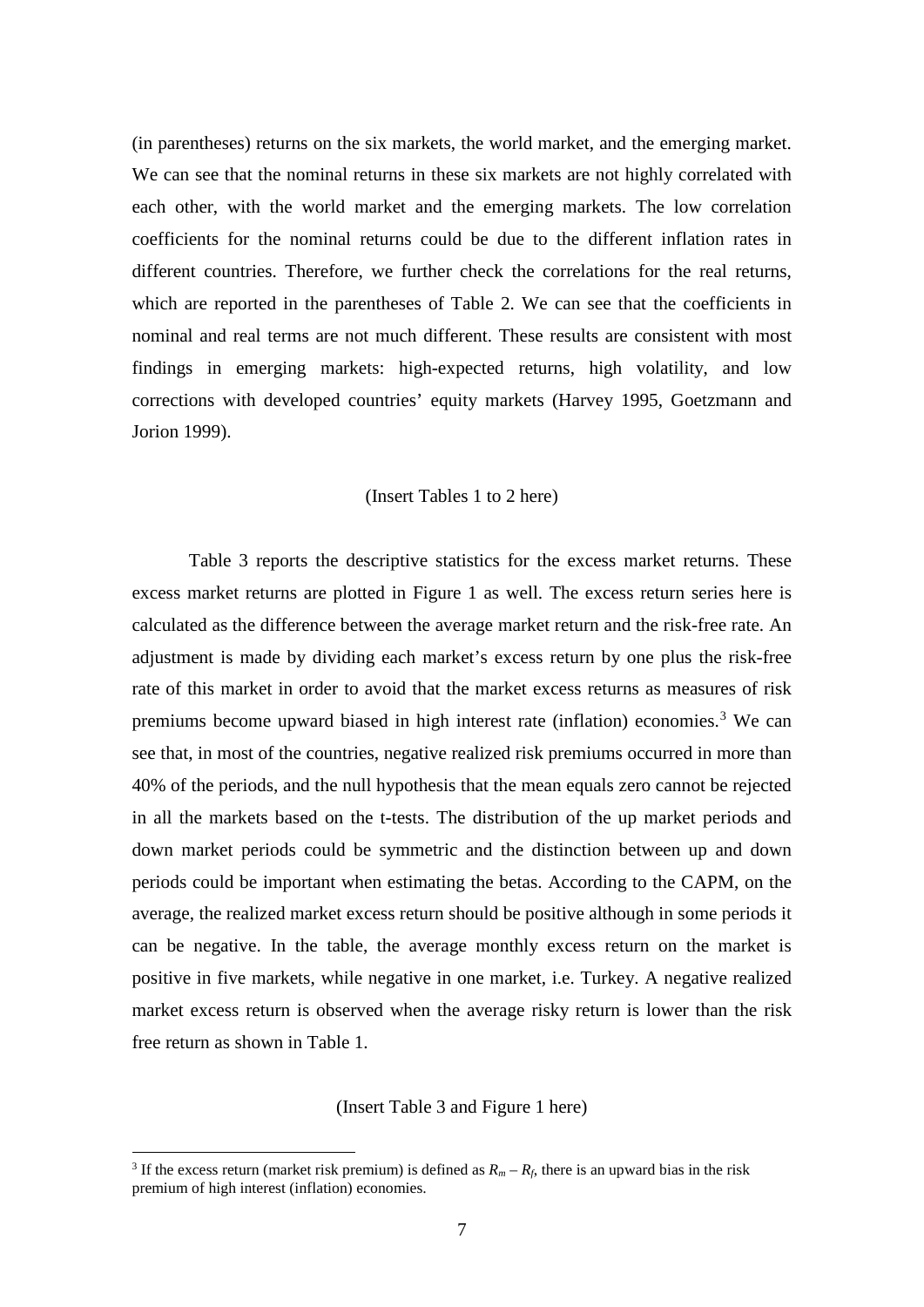In Figure 1 it can be noticed that August 1998 is the month with the largest negative risk premium in all the markets except Cyprus. The reason is that the Russian financial crisis hit Russia on August 17 1998. If we go back to check the correlations among the markets in Table 2, we can find the Cyprus is less correlated with the rest of the five markets, the world and emerging markets.

We test for normality of the distributions for equity market indices in the six countries using the Skewness-Kurtosis test in Stata.<sup>[4](#page-11-0)</sup> Normality is rejected for the indices in Cyprus, Hungary and Russia. Thus, beta is likely to be an incomplete riskmeasure in these countries. Normality is not rejected for the Czech Republic, Poland and Turkey. Turkey had a well developed stock market prior to our estimation period. The other two countries were the Eastern European markets on the leading edge of the transition, and they established and liberalized stock markets relatively quickly in the early 90s. We return to this issue.

#### **4 Testing Alternative Formulations of CAPM**

We turn now to the tests of CAPM. Table 4 shows the two-step parameter estimates of the CAPM in Eqs (2) and (3) where no distinction between up and down periods. Table 5 shows the two-step parameter estimates of the conditional CAPM of Eqs (2) and (4) where a dummy for down periods is introduced. The testing procedure is as follows. In the first step of the analysis, the coefficients of  $\beta_i$  are estimated. In the second step, the monthly cross-sectional regression is conducted. The estimated monthly  $\gamma_i$  -coefficients are then averaged. We test whether the mean of the coefficients are significantly different from zero using a t-test.

In both Table 4 and Table 5 results are presented for the domestic version of CAPM as well as for the international CAPM. The international CAPM would be preferred in markets integrated with world equity markets. Bekaert (1995) argues that most emerging markets are not fully integrated with the world markets because of investment barriers set by the local government. Stulz (1995) argues that the local CAPM should be used when the market is segmented and the international CAPM should be used when the market is integrated. In reality markets are neither fully

<span id="page-11-0"></span> <sup>4</sup> The test in Stata (2005) is conceptually similar to the Jarque-Bera test. The test can applied to a sample with  $N \ge 9$ . The null hypothesis is normality. Rejection occurs for p<0.05.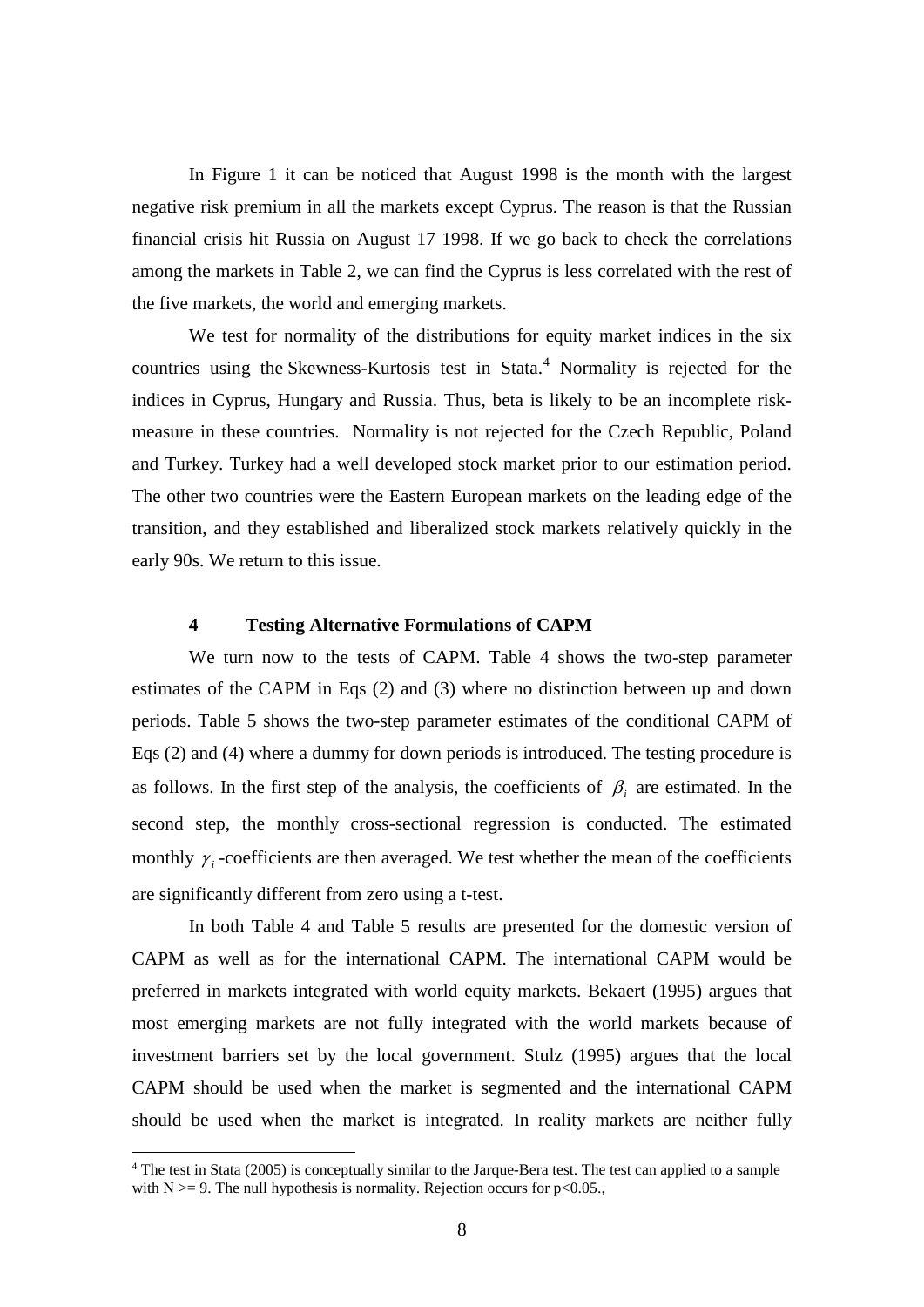segmented nor fully integrated. Our hypothesis is that the emerging stock markets in Europe have become increasingly integrated during the period under consideration. The information flow to international investors has improved and transaction costs have been reduced during the period. Restrictions on international transactions have also been reduced during the 1990s.

In the domestic CAPM, the difference between the local market return and the local risk free return is used as a measure of the market excess return. In the international CAPM two market excess return measures are used. First, taking the perspective of the local investor with full access to world equity markets we use the difference between the world market return in local currency and the local risk-free rate. Second, taking the perspective of a US-based, internationally diversified investor we use the difference between the return on the world market and the US risk free asset. In perfectly integrated markets the two market excess returns are equivalent. In this case, all investors have access to world equity markets and risk-free interest rates are equalized.

In the following we study the whole sample period as well as two sub-periods. It is expected that the level of the market integration has increased and, therefore, that the international versions of CAPM are more appropriate in the second period 2002-2006.

The results in Table 4 for the domestic CAPM as well as for the two versions of the international CAPM indicate either a flat or no relationship between beta and returns. According to the CAPM, the  $\bar{\gamma}_0$ -coefficients should be zero and the  $\bar{\gamma}_1$ coefficients should be significantly positive. The average excess return on the market portfolio is expected to be positive since investors are assumed to be risk averse, thus, they should be rewarded for taking risk. The coefficient for beta,  $\bar{y}_1$ , is significant only in one of the sub-periods for Poland while most of the constant terms,  $\bar{y}_0$ , are significant in contradiction to CAPM. In the one case where the coefficient for beta is significant, it indicates that the market risk premium is as low as 1 percentage point.

#### (Insert Table 4 here)

Only results for the full period are presented in Table 4 but the results for the two sub-periods are equally negative for CAPM when no distinction is made between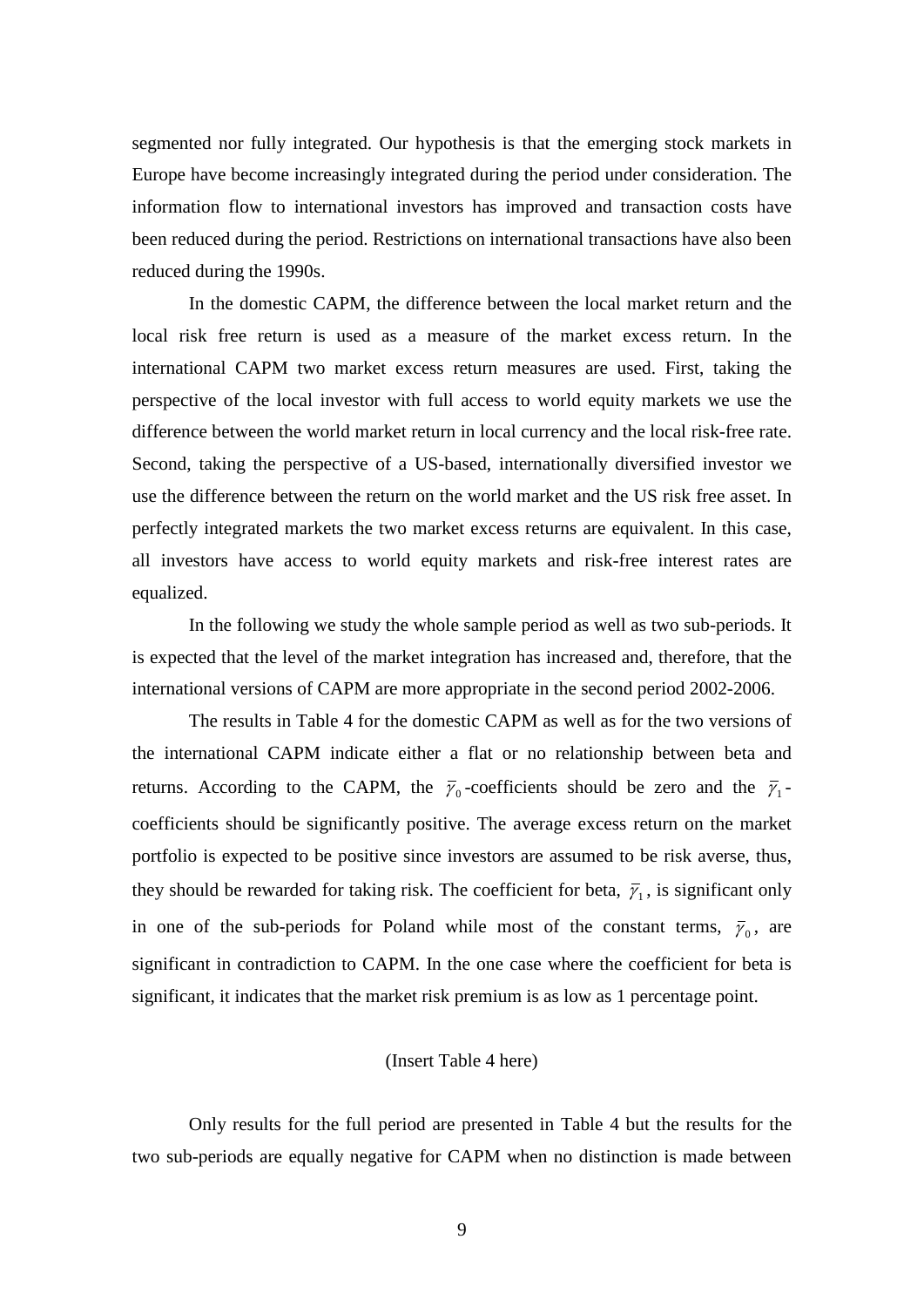up and down periods.<sup>[5](#page-13-0)</sup> These results are consistent with, for example, Fama and French (1992).

In Table 5 we turn to the tests of CAPM based on Eqs (2) and (4) where a dummy has been introduced to allow for different coefficients for beta in up and down periods. These coefficients represent the ex post risk-premiums in up and down periods, respectively. They are expected to be positive in up periods and negative in down periods. If the average return for a firm equals the expected return the coefficients for beta in up and down periods should be the same and the absolute value would be the risk premium.

The results in Table 5 indicate a strong relation between the beta and returns when the domestic CAPM is tested in each market for the full period as well as for the two sub-periods. The signs of the coefficients are as be expected; the coefficients for  $\bar{y}_2$ are positive and those for  $\bar{y}_3$  are negative. All the coefficients are significant. These results indicate that shares with high betas have relatively high returns when the local market excess return is positive and relatively low returns when the local market excess return is negative. The last column in Table 5 shows that the symmetric distribution cannot be rejected for the domestic CAPM except for Turkey in the tests for the first and the full period. The domestic CAPM is not rejected by this test in any of the countries for the second period.

The results are consistent with those in Pettengill et al. (1995) and they explain why the tests without distinguishing between up and down periods in Table 4 indicate rejection of CAPM. The results in Table 5 imply that there exists a positive risk- return trade-off as the CAPM suggests and the domestic risk premium in most of the countries lies generally in a more reasonable range of 3-7 percent for the full period. In Russia and Turkey the risk-premiums appears to be larger.

#### (Insert Table 5 here)

Table 5 reports the estimates for the two versions of the international CAPM as well. The coefficient for beta relative to the one of the two measures of world market returns is rejected for the full period only in the case of Russia. One of the coefficients

<span id="page-13-0"></span><sup>&</sup>lt;sup>5</sup> The sub-period results are available from the authors.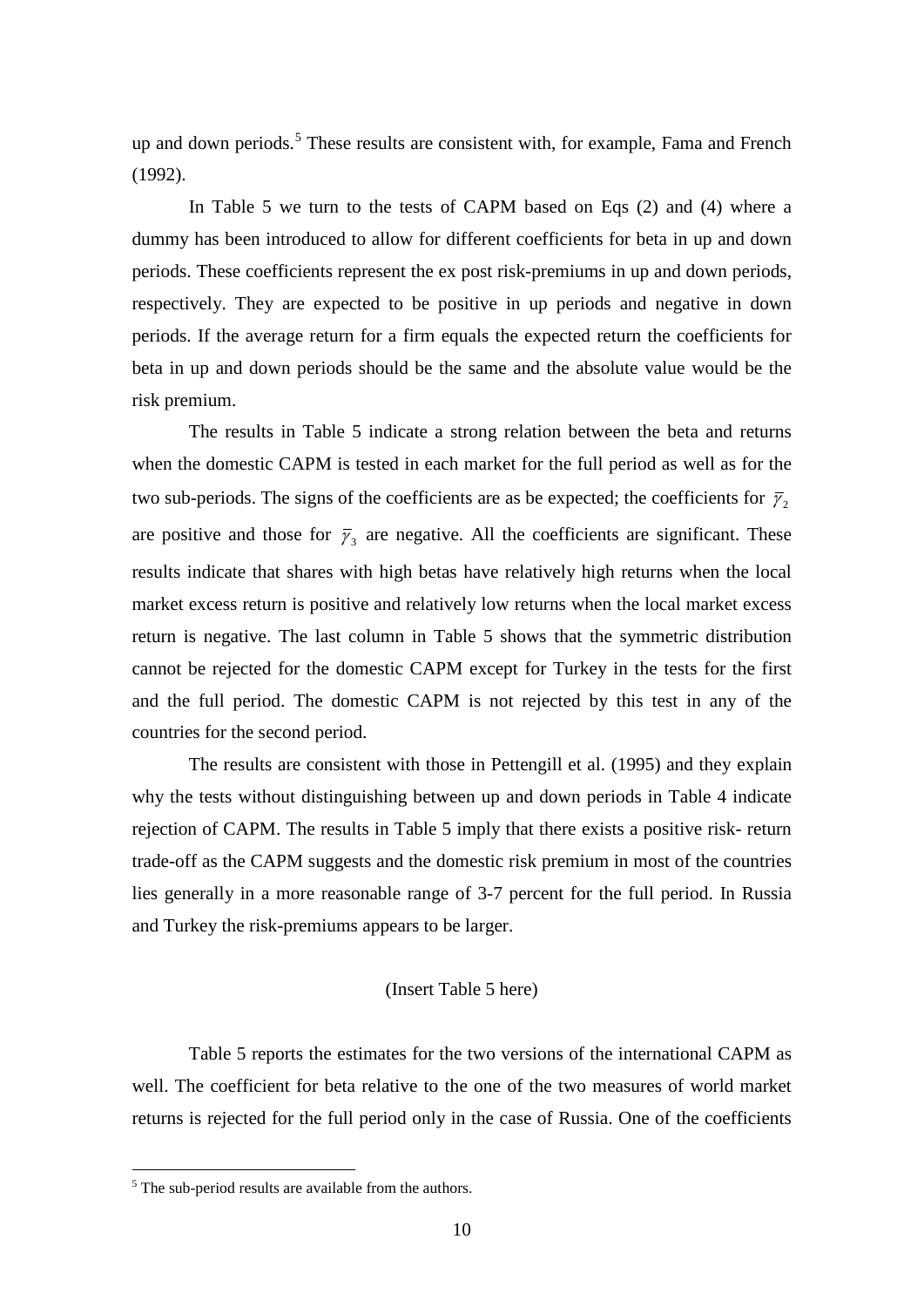is rejected for the first period for Russia, Cyprus and Turkey. These rejections occur when the world market risk premium is calculated relative to the local risk free interest rate. All the coefficients are significant in the second period when the market risk premium refers to the US risk free rate. Thus, it appears that the international CAPM has gained validity in the second period.

The symmetry tests confirm the above interpretation. In no case is symmetry rejected for the international CAPM in the second period when the US risk free rate is used in the world market risk premium although symmetry is rejected for the Czech Republic and Turkey when the local risk free rate is used. Symmetry is rejected in more cases for the first period in the international CAPM; in particular when the local risk free rate is used.

An overall assessment of the up and down tests in Table 5 indicates that the pricing of risk is more consistent with both the domestic and the international CAPM in the second subperiod. In the Czech Republic and Poland the international CAPM performs as well as the domestic CAPM in both sub-periods as well as in the full period. These two countries seem to have been integrated with world markets at an early stage after the transition in the early 90s.

The international CAPM performs better in the second period in all countries when the market risk premium is defined relative to the US riskfree rate. Thus, integration with world markets may have been driven by international investors diversifying into the local markets to a greater extent than by local investors diversifying internationally.

Tests of CAPM like those performed in this paper are joint tests of assumptions about expectations formation along with the tests of CAPM per se. Results that are inconsistent with the model indicate either that expectations assumptions are false or that the model is deficient. Two related aspects of expectation assumptions are often questioned in relation to CAPM. One is the assumption that the expected return for each security equals the average return for the estimation period. Another is that beta is constant over the estimation period.

To begin with the assumption about a constant beta, which is also an expectation variable, we have allowed for limited time variation by dividing the period into two subperiods. Certainly, risk perceptions can fluctuate more frequently but it is also true that observed short term fluctuations in ex post measures of beta are likely to exaggerate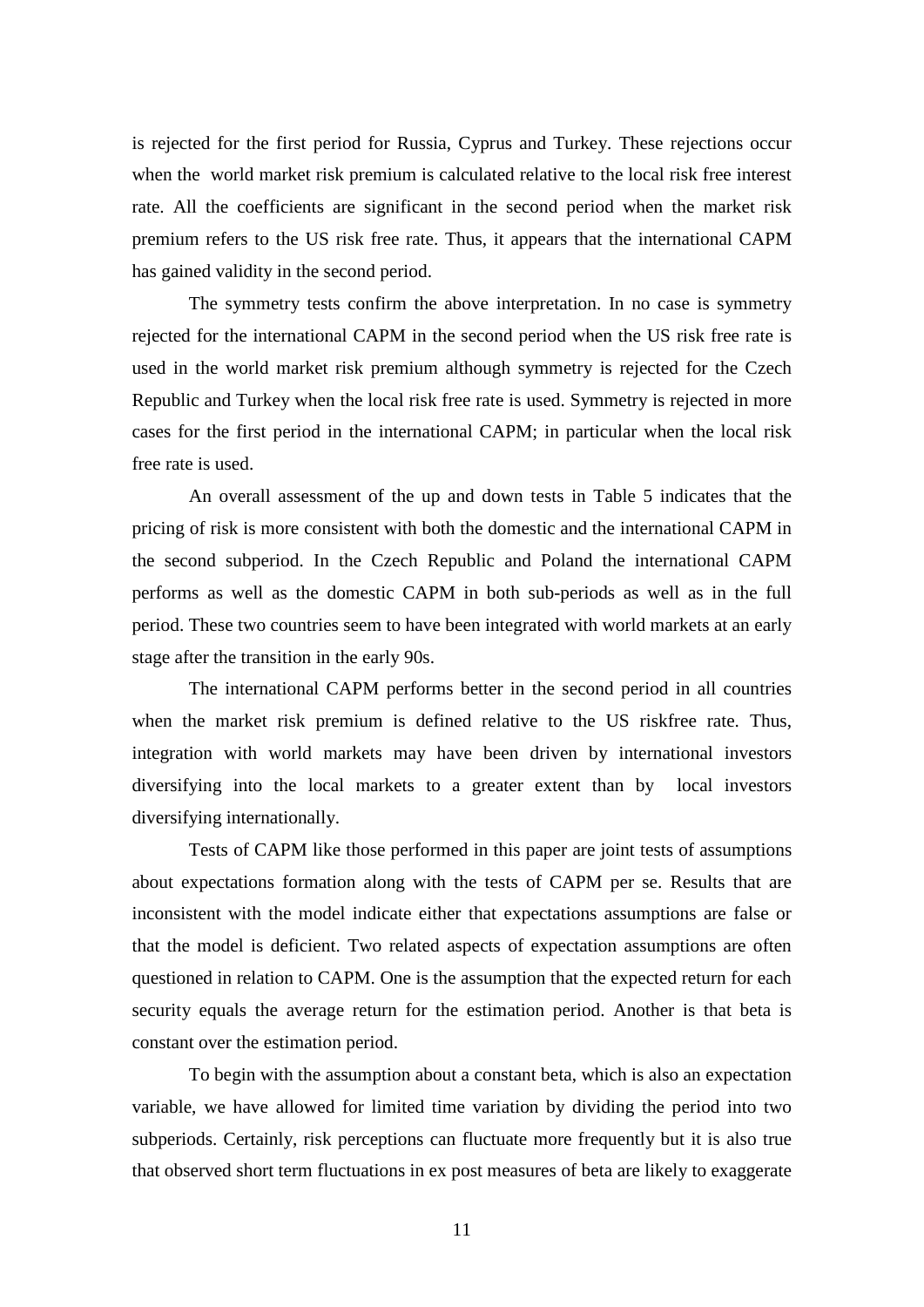fluctuations in market participants' perceptions about beta.<sup>[6](#page-15-0)</sup> Our choice of subperiods based on the acceptance of several countries as EU members is likely to be associated with a substantial change in risk of investments in these countries.

The assumption about equality between the average return and the expected return is most likely to be violated in countries with observed average returns that seem improbably high or low. Table 3 shows that the mean excess returns are particularly high in Hungary and Russia, and negative in Turkey. These countries are also the ones where the percent negative ex post market risk premiums differ the most from 50 percent in the same table. In Table 5 Turkey is the country where the symmetry of up and down coefficients for beta is either rejected or weakly supported. Thus, it is likely that assumptions about expectations formation go a long way in explaining country results that are inconsistent with both the domestic and the global CAPM.

Expectations assumptions could be analyzed further by testing under assumptions about adaptive expectations or mean-reverting expectations. Such analyses would constitute a paper in itself since solid foundations for assumptions about expectation formation are required.

#### **5 Conclusions**

This paper investigates whether the CAPM applies in six European emerging markets and whether the domestic or international version applies. In order to test the CAPM in the emerging markets with high volatility and frequent negative excess market returns it is necessary to distinguish between up and down markets in the test of the model. Without this distinction the CAPM tests rejects the model in most of the countries and where the model is not rejected the estimated market risk-premium is unreasonably low. The CAPM performs well when we distinguish between up and down markets in all the countries although there are results for some countries that violate predictions of the CAPM. In particular, the symmetry of coefficients for periods with positive and negative ex post risk premiums is rejected for Turkey in particular. We argue that these results can be explained to a large extent by a discrepancy between observed average

<span id="page-15-0"></span><sup>&</sup>lt;sup>6</sup> Several papers reject stability of beta in both developed and developing markets. See for example, Ohlson and Resenberg (1982), Harvey (1989) and Shah and Moonis (2003)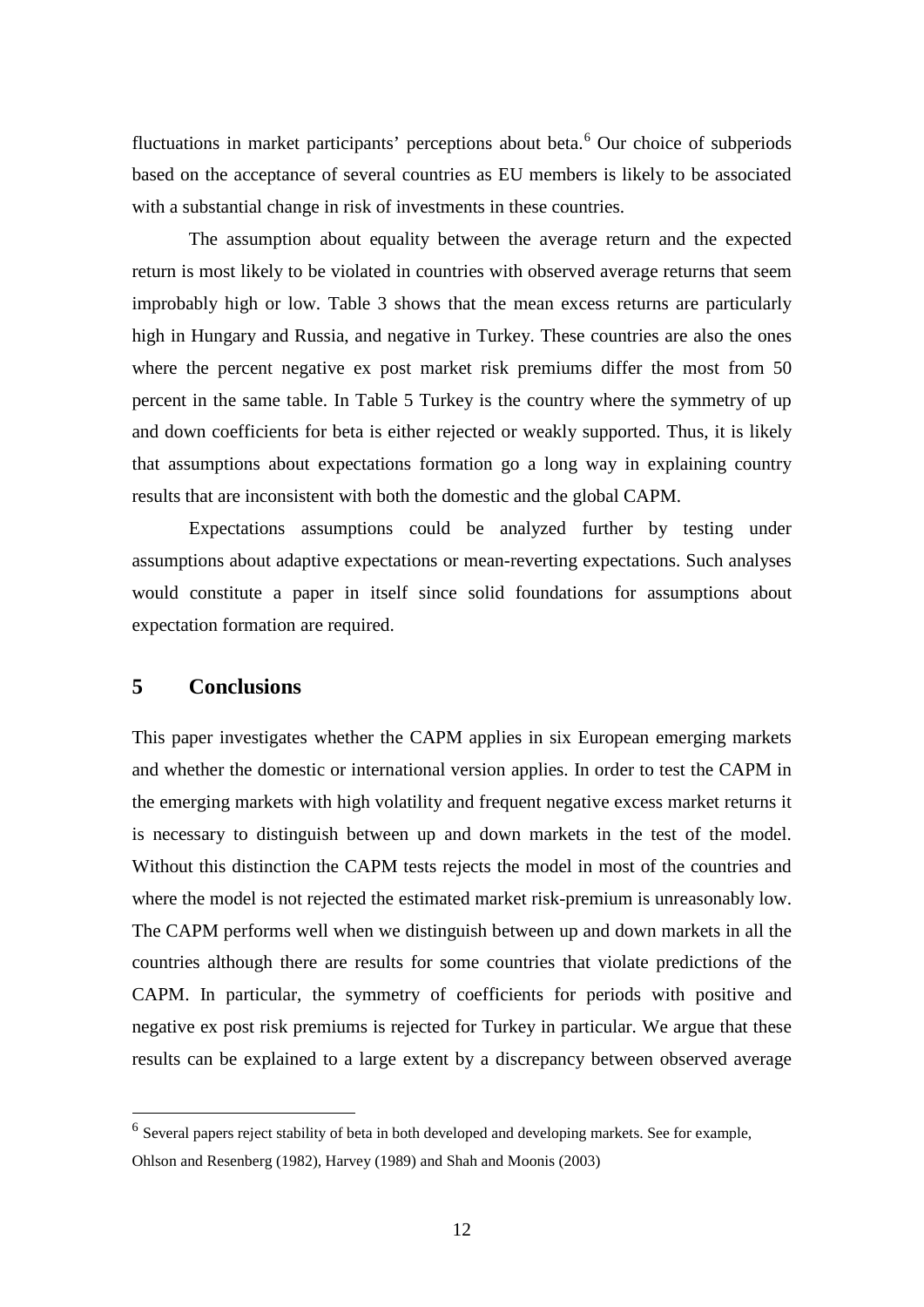returns and expected average returns. Turkey's ex post average market return in excess of the riskfree rate was negative for the whole estimation period.

The empirical results based on monthly return observations of 1131 firms in six European emerging markets; Cyprus, Czech Republic, Hungary, Poland, Russia, and Turkey, indicate that the CAPM in its domestic version remains a useful model for pricing in equity markets and the estimation of the cost of capital for firms in these countries. However, the results indicate that integration with world markets has increased in all the countries. The international version of the CAPM performs well for all six countries for the second subperiod 2002-2006. Overall, the international CAPM outperforms the domestic CAPM in this period. In the first subperiod, 1996-2001 the international CAPM is supported only for Poland and the Czech Republic. These two countries were on the leading edge of the transition to market economies in the early 90s and they established stock markets at an early stage. The end of 2001 was a milestone for Cyprus and Hungary as well since the four countries' acceptance as members of the EU was granted.

One practical implications of the analysis is that the pricing of firm's equity in the six emerging markets is strongly linked to corporate betas. Thus, the betas are useful measures of individual securities' risk from the perspective of investors and portfolio managers, as well as from the perspective of firms in need of measures of cost of capital. The betas should be calculated relative to a world market risk premium rather than a domestic one.

 Our analysis does not preclude that other factors than the world market riskpremium affect the pricing of securities in these and other emerging markets. Such analysis could be an avenue for further research. The risk-premiums explained by the model employed in this paper generally lie within the range between three and seven percent except in Russia and Turkey where they appear to be larger.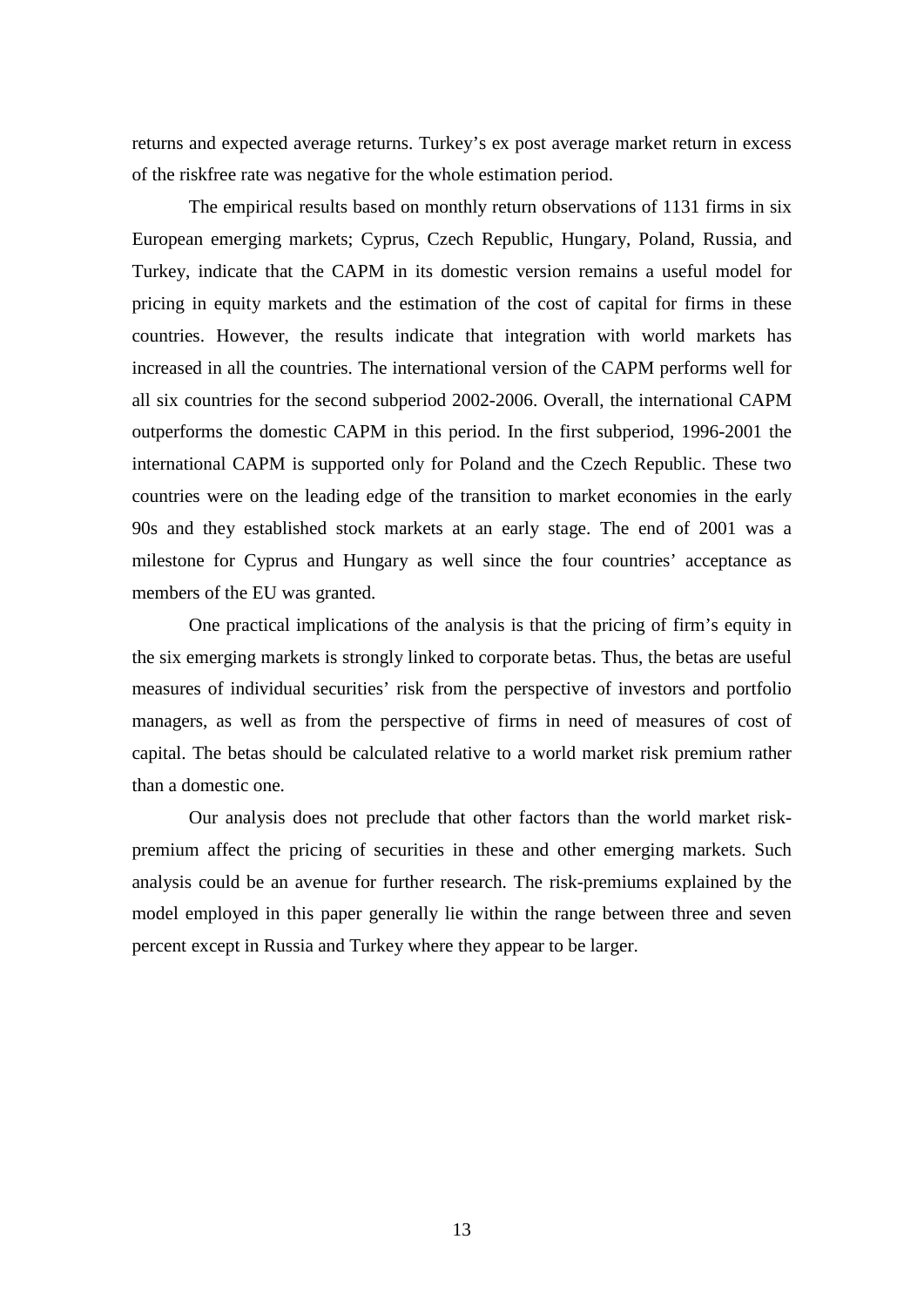#### **References**

Ang, A. and J. Chen, 2006, "CAPM over the Long Run: 1926–2001", *Journal of Empirical Finance* 14(1), pp. 1–40.

Bekaert, G., 1995, "Market Integration and Investment Barriers in Emerging Equity Markets", *World Bank Economic Review* 9, pp.75-107.

Chari, A and P. B. Henry, 2004, "Risk Sharing and Asset Prices: Evidence from a Natural Experiment", *Journal of Finance* 59, pp.1295-1324.

Dvorak, T. and R. Podpiera, 2006, "European Union Enlargement and Equity Markets in Accession Countries", *Emerging Markets Review* 7, pp.129-146.

El-Shaer, M., Elsas, R. and E. Theissen, 2000, "Beta and Returns Revisited: Evidence from the German Stock Market", Working Paper Series, SSRN.

Fama, E. F. and K. R. French, 1992, "The Cross-Section of Expected Stock Returns", *Journal of Finance* 47, pp.427-465.

Fama, E. F. and K. R. French, 1992, "Value Versus Growth: The International Evidence", *Journal of Finance* 53, pp.1975-1999.

Fama, E. F. and J. D. MacBeth, 1973, "Risk, Return and Equilibrium: Empirical Tests", *Journal of Political Economy* 81*,* pp.607-636.

Ferson, W. E. and C. Harvey, 1991, "The Variation in Economic Risk Premiums", *Journal of Political Economy* 99, pp. 385–415.

Fletcher. J., 1977, "An Examination of the Cross-Sectional Relationship of Beta and Return: UK Evidence", *Journal of Economics and Business* 49, pp.211-221.

Fletcher, J., 2000, "On the Conditional Relationship between Beta and Return in International Stock Returns", *International Review of Financial Analysis* 9, pp.235-245.

Goetzmann, W. and P. Jorion, 1999, "Re-Emerging Market," *Journal of Financial and Quantitative Analysis* 34, pp.1-32.

Harvey, C., 1989 "Time-Varying Conditional Covariances in Tests of Asset Pricing Models", *Journal of Financial Economics* 24, pp. 289–318.

Harvey, C., 1995, "Predictable Risk and Returns in Emerging Market", *Review of Financial Studies* 8, pp.773-816.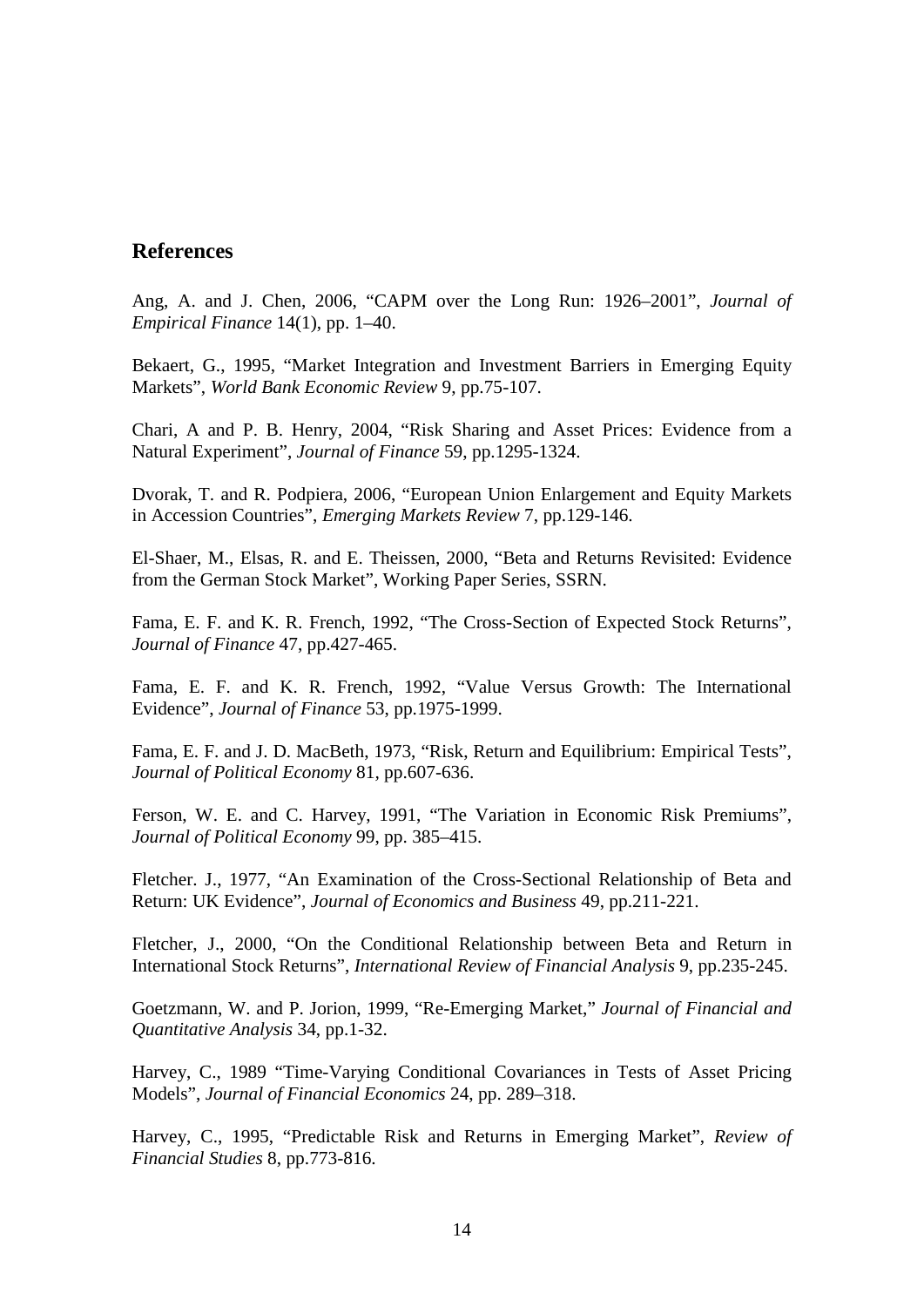Hodrick, R. J. and X. Zhang, 2001, "Evaluating the Specification Errors of Asset Pricing Models", *Journal of Financial Economics* 62, pp. 327–376.

Jagannathan, R. and Z. Wang, 1996, "The Conditional CAPM and the Cross-Section of Expected Returns", *Journal of Finance* 51(1), pp. 3–53.

Lettau, M. and S. Ludvigson, 2001, "Resurrecting the (C)CAPM: A Cross-Sectional Test when Risk Premia are Time-Varying", *Journal of Political Economy*109, pp. 1238–1287.

Lewellen, J. and S. Nagel, 2006, "The Conditional CAPM Does not Explain Asset Pricing Anomalies", *Journal of Financial Economics* 82(2), pp. 289–314.

Pettengill, G. N., Sundaram, S. and I. Mathur, 1995, "The Conditional Relation between Beta and Returns", *Journal of Financial and Quantitative Analysis* 30, pp.101-116.

Ohlson, J. and B. Rosenberg, 1982, "Systematic Risk of the CRSP Equal-Weighted Common Stock Index: A History Estimated by Stochastic Parameter-Regression", *The Journal of Business* 55(1), pp. 121-145.

Shah, A. and S. A. Moonis, 2003, "Testing for Time-variation in Beta in India", *Journal of Emerging Market Finance*, 2, pp. 163-180.

Stulz, R., 1995, "Globalization, Corporate Finance, and the Cost of Capital", *Journal of Applied Corporate Finance*, Fall, pp.8-25.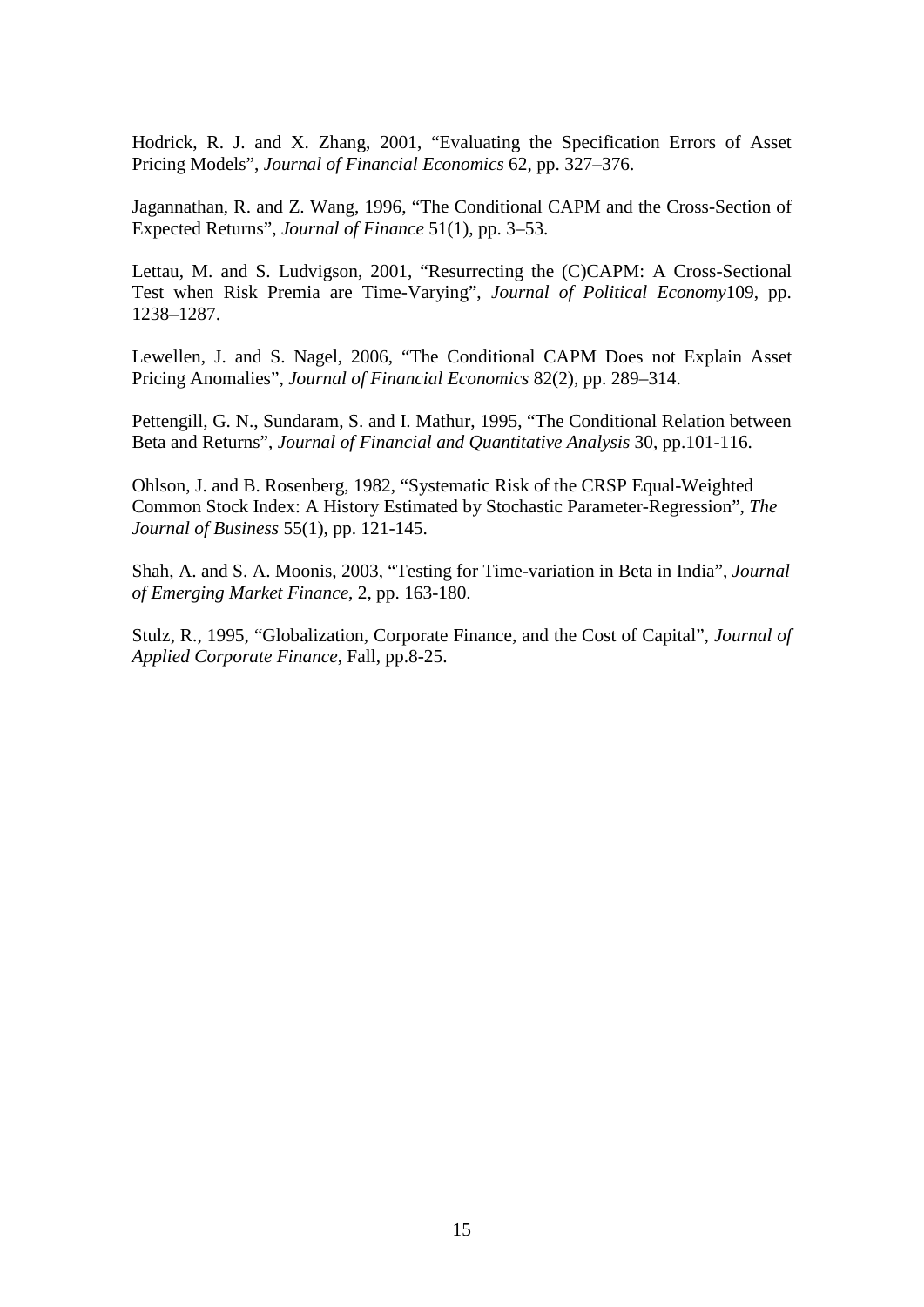

**Figure 1 Excess Market Returns in Six European Emerging Markets**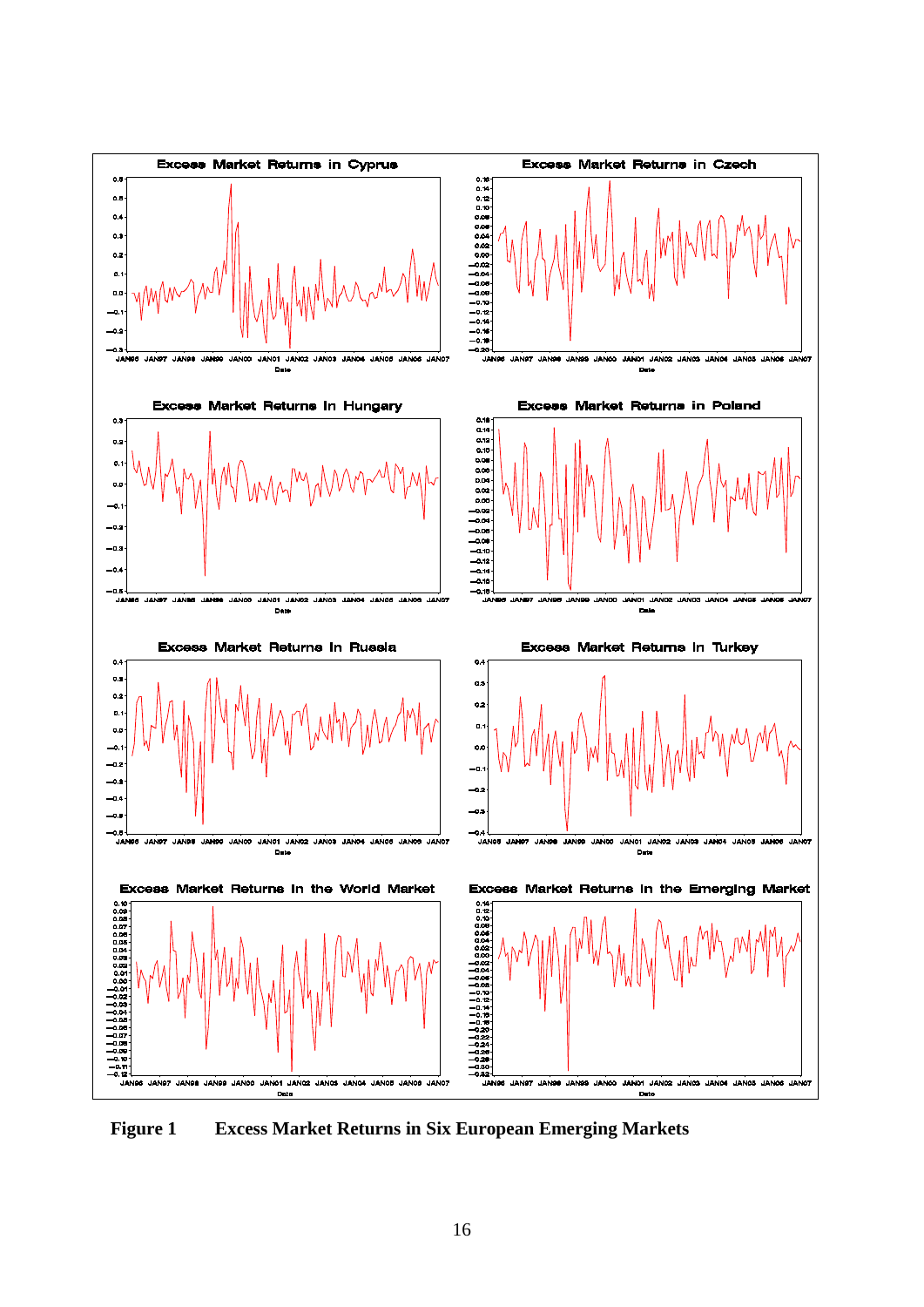#### **Table 1 Descriptive Statistics for the Market Return and Risk-free Rate Series in Six European Emerging Markets**

The following table reports the descriptive statistics for the monthly market returns and risk free returns in six European emerging markets in local currency, the world market in USD, as well as the emerging markets in USD. The time period is 1996.01- 2006.12.

| Variable        | <b>Nominal Returns</b> |                          | <b>Real Returns</b> |                       |
|-----------------|------------------------|--------------------------|---------------------|-----------------------|
|                 | Mean                   | Standard<br>Deviation    | Mean                | Standard<br>Deviation |
|                 |                        | Panel A: Market Returns  |                     |                       |
| Cyprus          | 0.94%                  | 11.96%                   | 0.74%               | 12.11%                |
| Czech Republic  | 1.01%                  | 5.63%                    | 0.68%               | 5.61%                 |
| Hungary         | 2.10%                  | 7.90%                    | 1.42%               | 7.71%                 |
| Poland          | 1.43%                  | 6.46%                    | 0.91%               | 6.31%                 |
| Russia          | 3.87%                  | 14.73%                   | 2.26%               | 14.44%                |
| Turkey          | 3.46%                  | 12.17%                   | 0.49%               | 11.43%                |
| World market    | 0.54%                  | 3.51%                    | 0.33%               | 3.54%                 |
| Emerging market | 1.01%                  | 6.13%                    | 0.80%               | 6.14%                 |
|                 |                        | Panel B: Risk Free Rates |                     |                       |
| Cyprus          | 0.40%                  | 0.09%                    | 0.18%               | 0.98%                 |
| Czech Republic  | 0.50%                  | 0.34%                    | 0.17%               | 0.63%                 |
| Hungary         | 1.07%                  | 0.46%                    | 0.39%               | 0.42%                 |
| Poland          | 1.02%                  | 0.55%                    | 0.51%               | 0.59%                 |
| Russia          | 2.90%                  | 2.39%                    | 1.32%               | 2.98%                 |
| Turkey          | 4.73%                  | 2.73%                    | 1.73%               | 1.62%                 |
| <b>US</b>       | 0.31%                  | 0.14%                    | 0.11%               | 0.34%                 |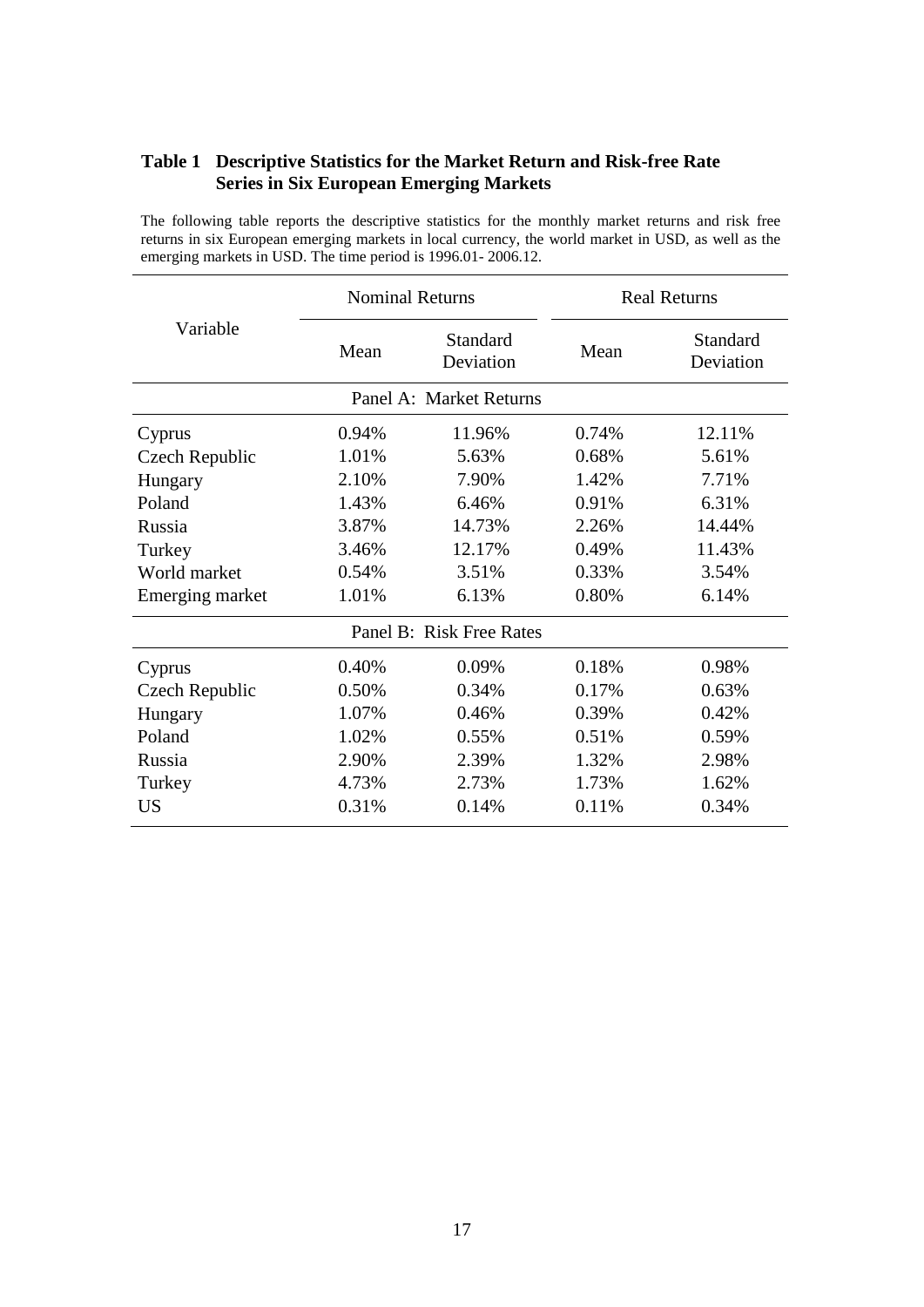|                        | Cyprus  | Czech   | Hungary | Poland  | Russia  | Turkey  | World<br>Market | Emerging<br>Market |
|------------------------|---------|---------|---------|---------|---------|---------|-----------------|--------------------|
| Cyprus                 | 1.000   |         |         |         |         |         |                 |                    |
|                        | (1.000) |         |         |         |         |         |                 |                    |
| Czech Republic         | 0.181   | 1.000   |         |         |         |         |                 |                    |
|                        | (0.191) | (1.000) |         |         |         |         |                 |                    |
| Hungary                | 0.105   | 0.674   | 1.000   |         |         |         |                 |                    |
|                        | (0.126) | (0.659) | (1.000) |         |         |         |                 |                    |
| Poland                 | 0.128   | 0.665   | 0.707   | 1.000   |         |         |                 |                    |
|                        | (0.154) | (0.666) | (0.692) | (1.000) |         |         |                 |                    |
| Russia                 | 0.064   | 0.335   | 0.355   | 0.352   | 1.000   |         |                 |                    |
|                        | (0.064) | (0.379) | (0.423) | (0.383) | (1.000) |         |                 |                    |
| Turkey                 | 0.087   | 0.401   | 0.561   | 0.452   | 0.323   | 1.000   |                 |                    |
|                        | (0.093) | (0.423) | (0.565) | (0.454) | (0.367) | (1.000) |                 |                    |
| World Market           | 0.226   | (0.462) | 0.565   | 0.575   | 0.368   | 0.487   | 1.000           |                    |
|                        | (0.234) | 0.435   | (0.559) | (0.556) | (0.372) | (0.506) | (1.000)         |                    |
| <b>Emerging Market</b> | (0.241) | (0.391) | 0.374   | 0.470   | 0.688   | 0.383   | 0.620           | 1.000              |
|                        | (0.249) | 0.374   | (0.373) | (0.459) | (0.664) | (0.405) | (0.625)         | 1.000              |

## **Table 2 Correlations of the Series of Nominal and Real Market Returns**

The following table reports the correlation coefficients for the nominal returns as well as the real returns (in parentheses) on the six European emerging markets, the world market, and the emerging market in the period 1996.01-2006.12.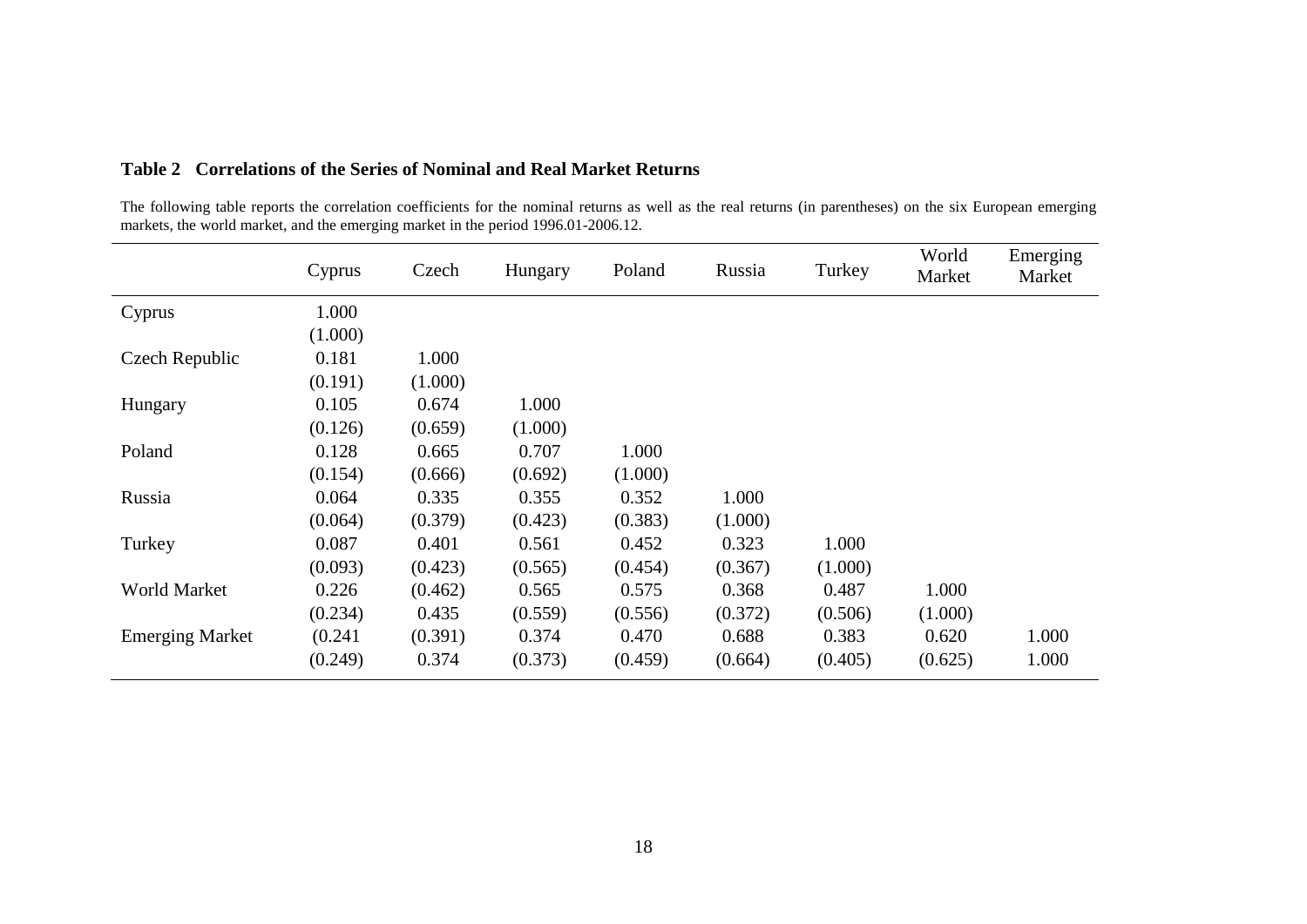#### **Table 3 Market Returns above riskfree rates (***Ex post* **Risk Premiums) and positive/negative observations in Six European Emerging Markets, the World Market, and the Emerging Market**

The following table reports the monthly excess returns on the markets or the *ex post* risk premiums for six European emerging markets in local currency, the world market and, the emerging markets in USD. The adjusted excess returns are calculated by:  $(R_m - R_f)/(1 + R_f)$ . The time period is 1996.01-2006.12.

| Country             | <b>Observations</b> |       | Mean                | Standard | Sharpe    |          |
|---------------------|---------------------|-------|---------------------|----------|-----------|----------|
|                     | Total               |       | Pos./Neg. % of Neg. |          | Deviation | Ratio    |
| Cyprus              | 131                 | 65/66 | 50.38%              | 0.54%    | 11.92%    | 0.045    |
|                     |                     |       |                     | (0.52)   |           |          |
| Czech Republic      | 131                 | 68/63 | 48.09%              | 0.51%    | 5.68%     | 0.090    |
|                     |                     |       |                     | (1.03)   |           |          |
| Hungary             | 131                 | 76/55 | 41.98%              | 1.02%    | 7.71%     | 0.131    |
|                     |                     |       |                     | (1.52)   |           |          |
| Poland              | 131                 | 72/59 | 45.04%              | 0.41%    | 6.45%     | 0.063    |
|                     |                     |       |                     | (0.72)   |           |          |
| Russia              | 131                 | 80/51 | 38.93%              | 0.96%    | 14.10%    | 0.065    |
|                     |                     |       |                     | (0.78)   |           |          |
| Turkey              | 131                 | 59/72 | 54.96%              | $-0.01%$ | 11.49%    | $-0.104$ |
|                     |                     |       |                     | (1.18)   |           |          |
| <b>World Market</b> | 131                 | 73/58 | 44.27%              | 0.22%    | 3.50%     | 0.063    |
|                     |                     |       |                     | (0.73)   |           |          |
| Emerging            | 131                 | 81/50 | 38.17%              | 0.70%    | 6.13%     | 0.114    |
| <b>Markets</b>      |                     |       |                     | (1.31)   |           |          |
|                     |                     |       |                     |          |           |          |

1. The *t*-values are in parentheses, which test the null hypothesis that the mean is zero.

2. \* Significant at the 0.10 level; \*\* Significant at the 0.05 level; \*\*\* Significant at the 0.01 level or better.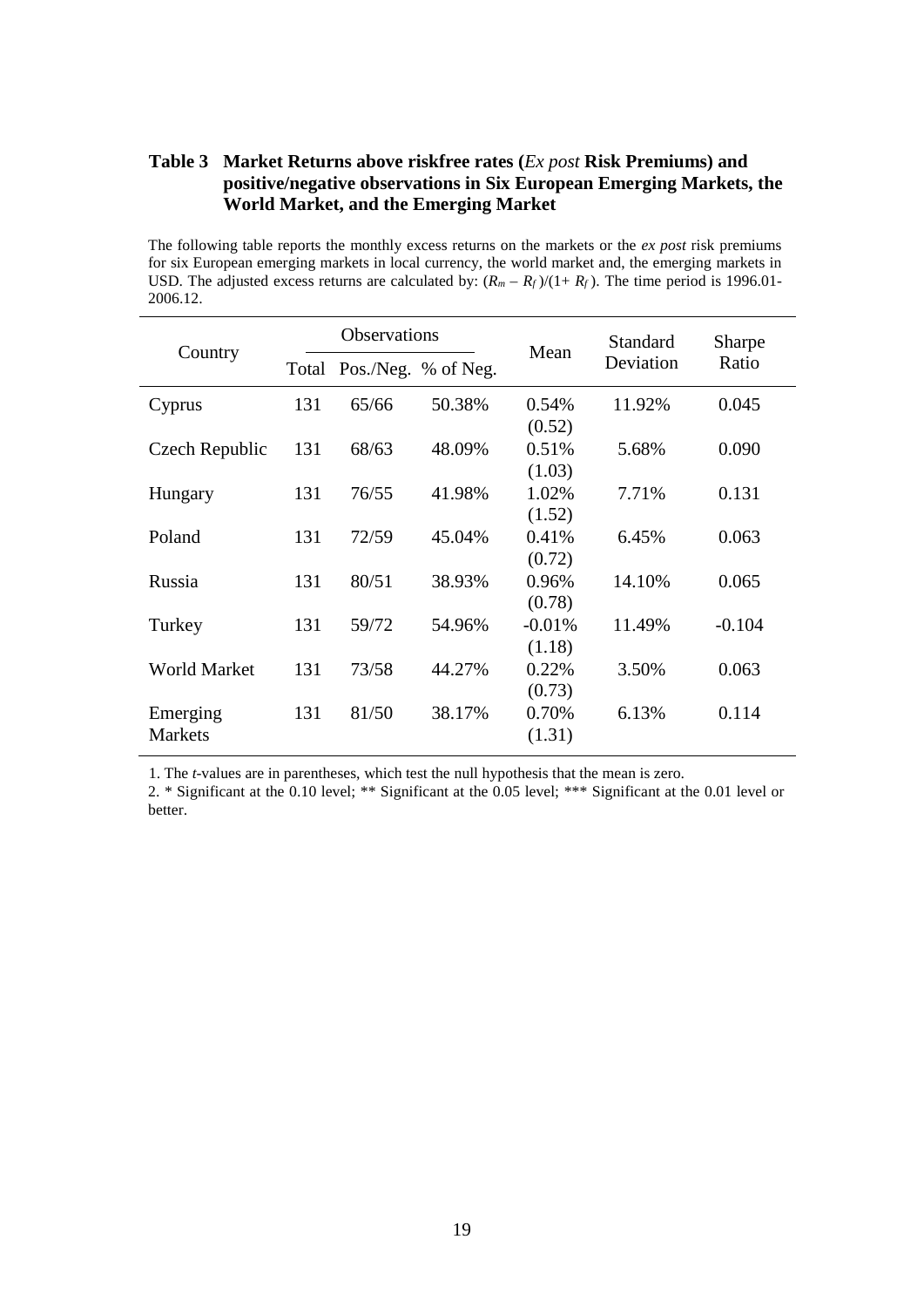# **Table 4 Test of CAPM without Distinguishing between up and down Markets**

This table contains the parameter estimates of the following unconditional CAPM model in the period 1996.01-2006.12. The data frequency is monthly. All returns are in the local currency. For each country there are three panels with different assumptions about the relevant market portfolio and risk free rate (local market/local risk-free, world market/local risk free, and world market/US risk free).

$$
R_{ii} - R_{ji} = \hat{\alpha}_i + \hat{\beta}_i (R_{mi} - R_{ji}) + \varepsilon_{ii}
$$
  

$$
R_{ii} - R_{ji} = \hat{\gamma}_{0i} + \hat{\gamma}_{1i} \hat{\beta}_i + u_{ii}
$$

|                                                                                          | $\bar{\gamma}_0$                                              | $\bar{\gamma}_1$ |  |  |
|------------------------------------------------------------------------------------------|---------------------------------------------------------------|------------------|--|--|
|                                                                                          | <b>Cyprus</b>                                                 |                  |  |  |
|                                                                                          | Local market excess returns = $R_{M (Local)} - R_{f (Local)}$ |                  |  |  |
| Total period                                                                             | $-0.014***$                                                   | 0.003            |  |  |
| $(1996.01 - 2006.12)$                                                                    | $(-3.585)$                                                    | (0.263)          |  |  |
| Global excess returns relative to domestic risk-free = $R_{MSWI(Global)} - R_{f(Local)}$ |                                                               |                  |  |  |
| Total period                                                                             | $-0.011$                                                      | 0.001            |  |  |
| $(1996.01 - 2006.12)$                                                                    | $(-1.382)$                                                    | (0.081)          |  |  |
|                                                                                          | Global excess returns = $R_{MSWI(Global)} - R_{f(US)}$        |                  |  |  |
| Total period                                                                             | $-0.014*$                                                     | 0.011            |  |  |
| $(1996.01 - 2006.12)$                                                                    | $(-1.738)$                                                    | (0.930)          |  |  |
|                                                                                          | <b>Czech Republic</b>                                         |                  |  |  |
|                                                                                          | Local excess returns = $R_{M (Local)} - R_{f (Local)}$        |                  |  |  |
| Total period                                                                             | $-0.008***$                                                   | $-0.001$         |  |  |
| $(1996.01 - 2006.12)$                                                                    | $(-4.105)$                                                    | $(-0.173)$       |  |  |
| Global excess returns = $R_{MSWI(Global)} - R_{f (Local)}$                               |                                                               |                  |  |  |
| Total period                                                                             | $-0.009$ ***                                                  | 0.002            |  |  |
| $(1996.01 - 2006.12)$                                                                    | $(-3.488)$                                                    | (0.305)          |  |  |
| Global excess returns = $R_{MSWI(Global)} - R_{f(US)}$                                   |                                                               |                  |  |  |
| Total period                                                                             | 0.001                                                         | 0.002            |  |  |
| $(1996.01 - 2006.12)$                                                                    | (0.251)                                                       | (0.323)          |  |  |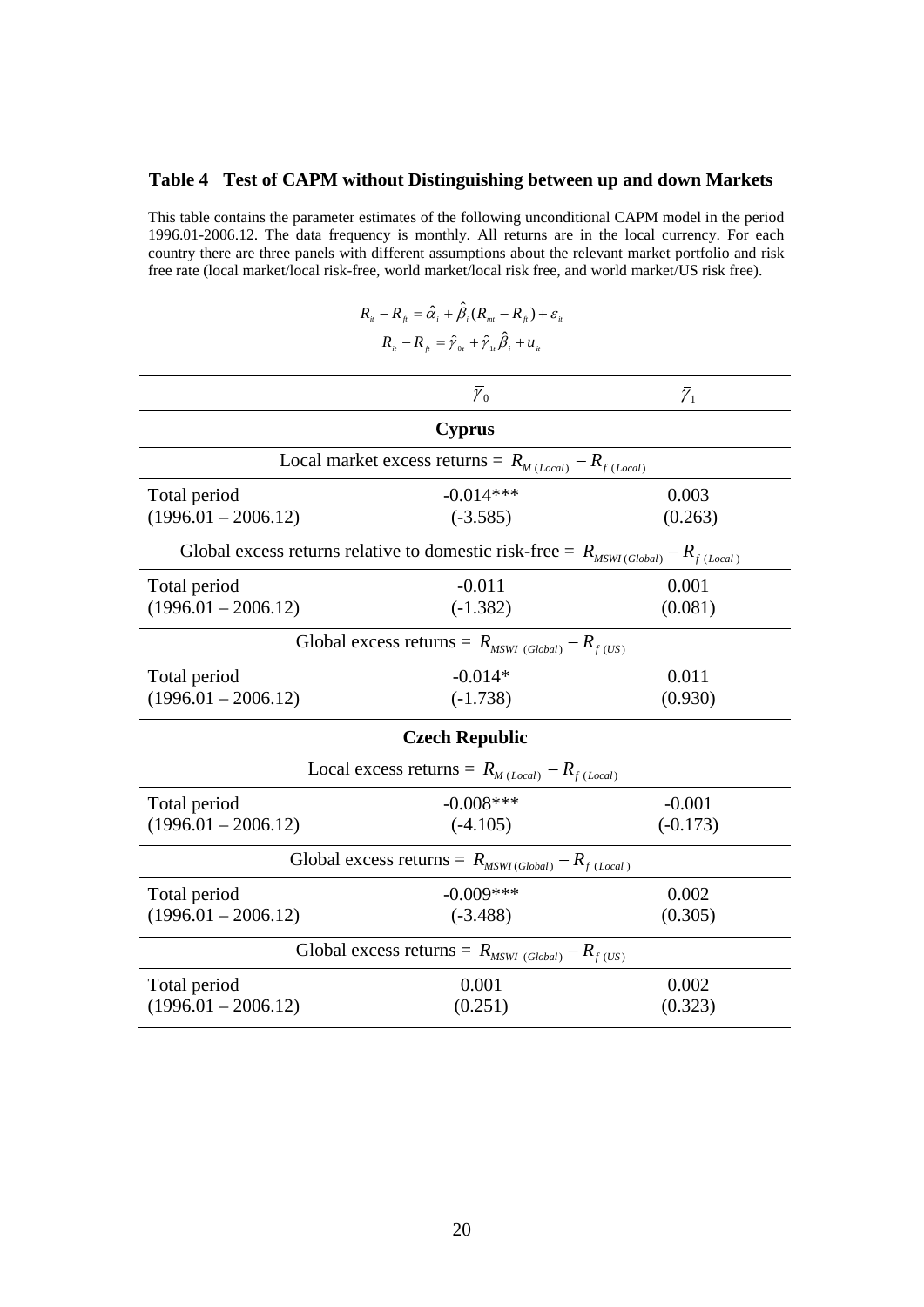| <b>Hungary</b>                                            |                                                           |            |  |  |
|-----------------------------------------------------------|-----------------------------------------------------------|------------|--|--|
|                                                           | Local excess returns = $R_{M (Local)} - R_{f (Local)}$    |            |  |  |
| Total period                                              | $-0.014***$                                               | 0.015      |  |  |
| $(1996.01 - 2006.12)$                                     | $(-4.550)$                                                | (1.485)    |  |  |
|                                                           | Global excess returns = $R_{MSWI(Global)} - R_{f(Local)}$ |            |  |  |
| Total period                                              | $-0.013***$                                               | 0.009      |  |  |
| $(1996.01 - 2006.12)$                                     | $(-3.641)$                                                | (1.042)    |  |  |
|                                                           | Global excess returns = $R_{MSWI(Global)} - R_{f(US)}$    |            |  |  |
| Total period                                              | $-0.014$                                                  | 0.028      |  |  |
| $(1996.01 - 2006.12)$                                     | $(-0.912)$                                                | (1.357)    |  |  |
|                                                           | <b>Poland</b>                                             |            |  |  |
|                                                           | Local excess returns = $R_{M (Local)} - R_{f (Local)}$    |            |  |  |
| Total period                                              | $-0.006$                                                  | $-0.004$   |  |  |
| $(1996.01 - 2006.12)$                                     | $(-1.504)$                                                | $(-0.523)$ |  |  |
|                                                           | Global excess returns = $R_{MSWI(Global)} - R_{f(Local)}$ |            |  |  |
| Total period                                              | $-0.003$                                                  | $-0.013*$  |  |  |
| $(1996.01 - 2006.12)$                                     | $(-0.074)$                                                | $(-1.949)$ |  |  |
|                                                           | Global excess returns = $R_{MSWI(Global)} - R_{f(US)}$    |            |  |  |
| Total period                                              | $0.125*$                                                  | $-0.001$   |  |  |
| $(1996.01 - 2006.12)$                                     | (1.770)                                                   | $(-0.074)$ |  |  |
|                                                           | <b>Russia</b>                                             |            |  |  |
|                                                           | Local excess returns = $R_{M (Local)} - R_{f (Local)}$    |            |  |  |
| Total period                                              | $-0.019*$                                                 | 0.010      |  |  |
| $(1996.01 - 2006.12)$                                     | $(-1.685)$                                                | (0.553)    |  |  |
| Global excess returns = $R_{MSWI(Global)} - R_{f(Local)}$ |                                                           |            |  |  |
| Total period                                              | $-0.014$                                                  | $-0.001$   |  |  |
| $(1996.01 - 2006.12)$                                     | $(-1.383)$                                                | $(-0.107)$ |  |  |
|                                                           | Global excess returns = $R_{MSWI(Global)} - R_{f(US)}$    |            |  |  |
| Total period                                              | $0.038*$                                                  | $-0.006$   |  |  |
| $(1996.01 - 2006.12)$                                     | (1.905)                                                   | $(-0.351)$ |  |  |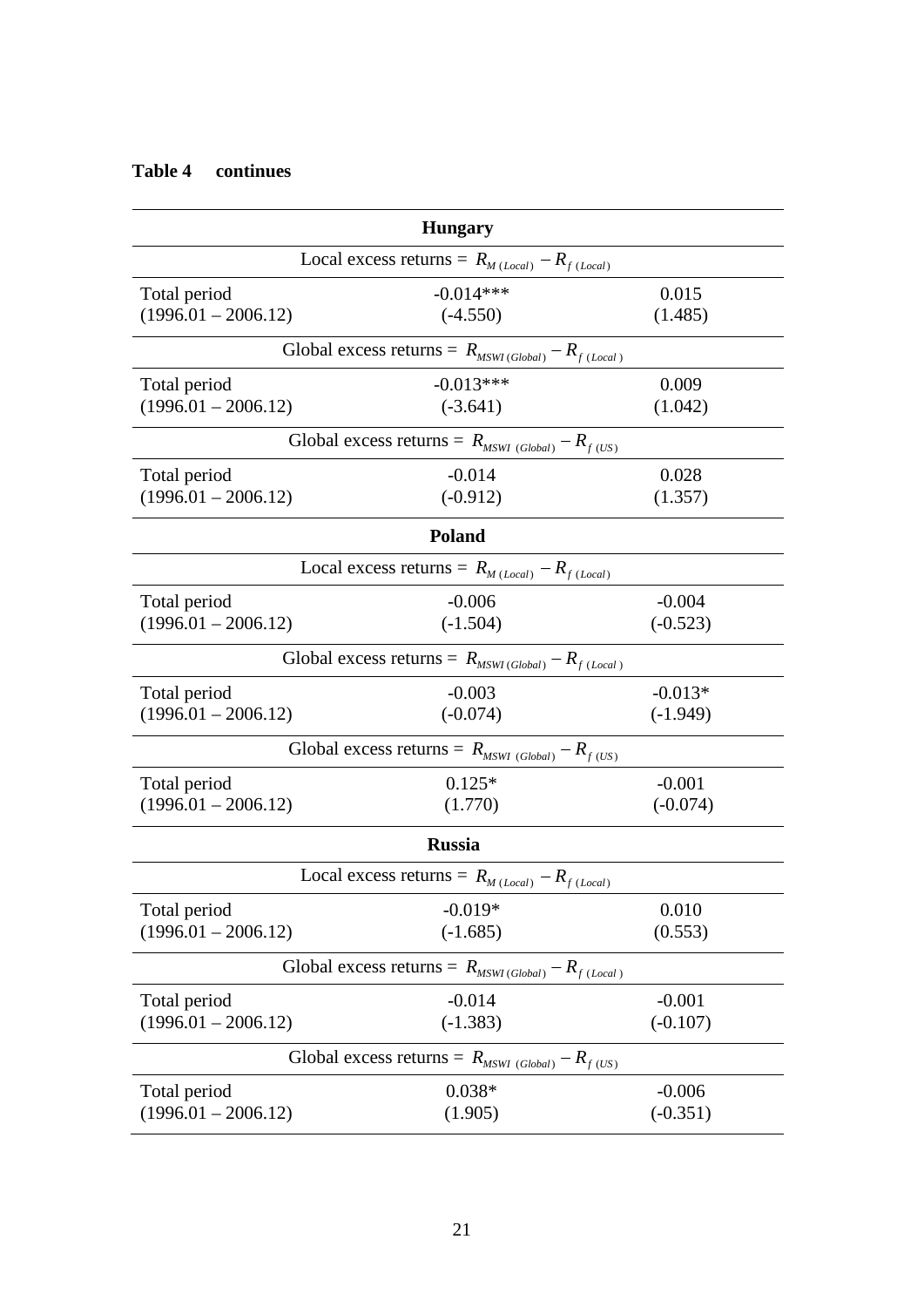|                                                            | <b>Turkey</b>                                          |            |  |  |
|------------------------------------------------------------|--------------------------------------------------------|------------|--|--|
|                                                            | Local excess returns = $R_{M (Local)} - R_{f (Local)}$ |            |  |  |
| Total period                                               | $-0.415***$                                            | 0.023      |  |  |
| $(1996.01 - 2006.12)$                                      | (13.13)                                                | (1.633)    |  |  |
| Global excess returns = $R_{MSWI(Global)} - R_{f (Local)}$ |                                                        |            |  |  |
| Total period                                               | $-0.025**$                                             | $-0.001$   |  |  |
| $(1996.01 - 2006.12)$                                      | $(-2.295)$                                             | $(-0.047)$ |  |  |
| Global excess returns = $R_{MSWI(Global)} - R_{f(US)}$     |                                                        |            |  |  |
| Total period                                               | $-0.001$                                               | 0.034      |  |  |
| $(1996.01 - 2006.12)$                                      | $(-0.008)$                                             | (1.287)    |  |  |

1. The *t*-values are in parentheses.

2. \* Significant at the 0.10 level; \*\* Significant at the 0.05 level; \*\*\* Significant at the 0.01 level or better.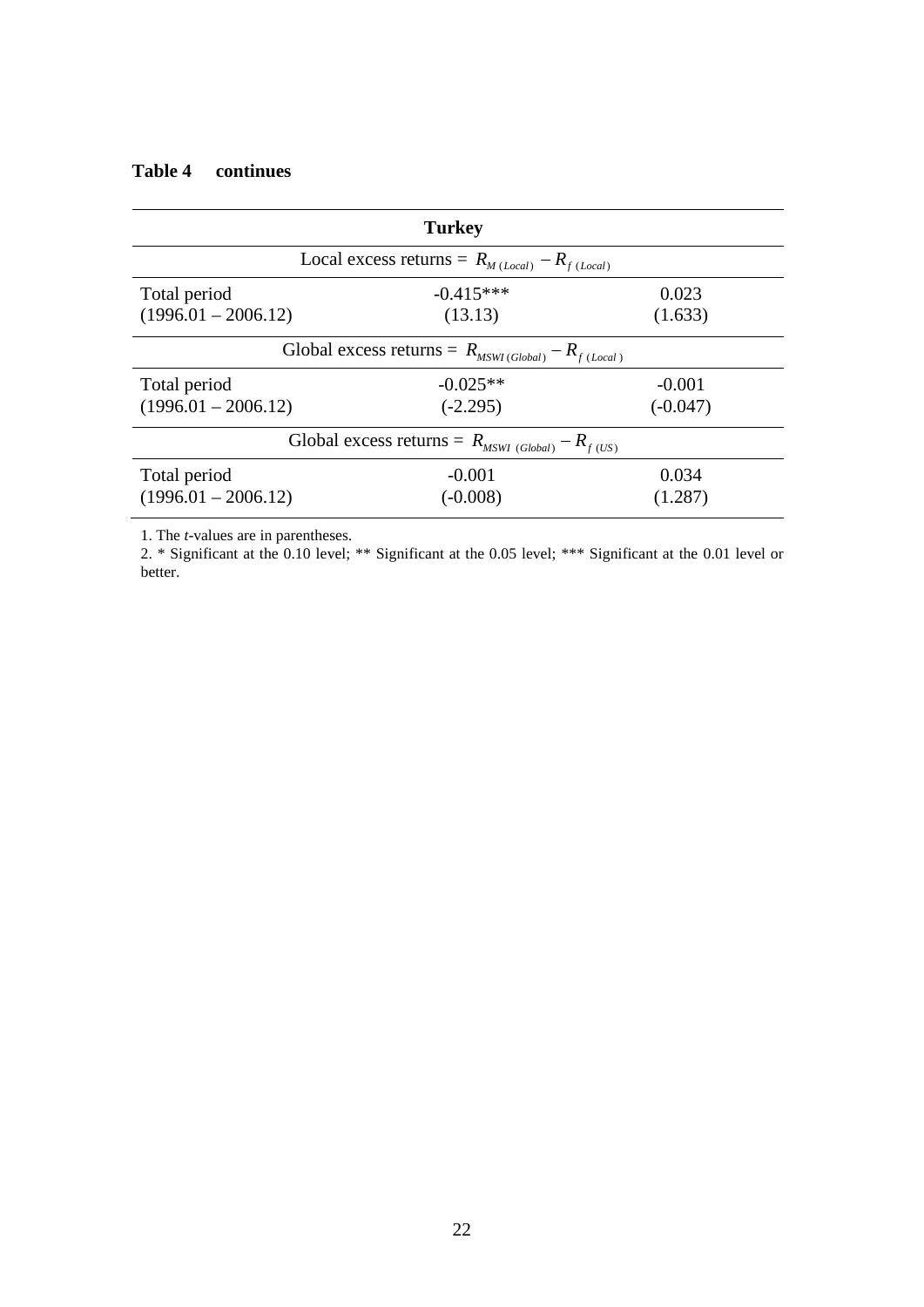#### **Table 5 Test of CAPM Distinguishing between up and down Markets**

This table contains the parameter estimates of the following conditional CAPM model in the period 1996.01-2006.12. The data frequency is monthly. All returns are in the local currency. For each country there are three panels with different assumptions about the relevant market portfolio and risk free rate (domestic market/domestic risk-free, world market/domestic risk free, and world market/US risk free).

 $R_{it} - R_{ft} = \hat{\alpha}_i + \hat{\beta}_i (R_{mt} - R_{ft}) + \varepsilon_{it}$ 

| $R_{ii} - R_{jj} = \hat{\gamma}_{0i} + \hat{\gamma}_{2i} D \hat{\beta}_{i,u} + \hat{\gamma}_{3i} (1 - D) \hat{\beta}_{i,d} + e_{ii}$ |                                                           |                       |                                                                                                 |  |  |
|--------------------------------------------------------------------------------------------------------------------------------------|-----------------------------------------------------------|-----------------------|-------------------------------------------------------------------------------------------------|--|--|
|                                                                                                                                      | $\bar{\gamma}_2$                                          | $\overline{\gamma}_3$ | <b>Test</b><br>$\bar{\gamma}_2 - \bar{\gamma}_3 = 0$<br>* indicates<br>rejection of<br>symmetry |  |  |
|                                                                                                                                      | <b>Cyprus</b>                                             |                       |                                                                                                 |  |  |
|                                                                                                                                      | Local excess returns = $R_{M (Local)} - R_{f (Local)}$    |                       |                                                                                                 |  |  |
| Total period                                                                                                                         | $0.072***$                                                | $-0.067***$           | (0.31)                                                                                          |  |  |
| $(1996.01 - 2006.12)$                                                                                                                | (4.623)                                                   | $(-6.419)$            |                                                                                                 |  |  |
| Period 1                                                                                                                             | $0.084***$                                                | $-0.072***$           | (0.42)                                                                                          |  |  |
| $(1996.01 - 2001.12)$                                                                                                                | (3.359)                                                   | $(-4.517)$            |                                                                                                 |  |  |
| Period <sub>2</sub>                                                                                                                  | $0.094***$                                                | $-0.064***$           | $(-0.27)$                                                                                       |  |  |
| $(2002.01 - 2006.12)$                                                                                                                | (3.908)                                                   | $(-6.341)$            |                                                                                                 |  |  |
|                                                                                                                                      | Global excess returns = $R_{MSWI(Global)} - R_{f(Local)}$ |                       |                                                                                                 |  |  |
| Total period                                                                                                                         | $0.019***$                                                | $-0.026***$           | $(-0.74)$                                                                                       |  |  |
| $(1996.01 - 2006.12)$                                                                                                                | (2.628)                                                   | $(-3.299)$            |                                                                                                 |  |  |
| Period 1                                                                                                                             | 0.013                                                     | $-0.022***$           | $(-0.70)$                                                                                       |  |  |
| $(1996.01 - 2001.12)$                                                                                                                | (1.488)                                                   | $(-2.369)$            |                                                                                                 |  |  |
| Period <sub>2</sub>                                                                                                                  | $0.023***$                                                | $-0.032***$           | $(-0.75)$                                                                                       |  |  |
| $(2002.01 - 2006.12)$                                                                                                                | (3.629)                                                   | $(-3.061)$            |                                                                                                 |  |  |
|                                                                                                                                      | Global excess returns = $R_{MSWI(Global)} - R_{f(US)}$    |                       |                                                                                                 |  |  |
| Total period                                                                                                                         | $0.042**$                                                 | $-0.034*$             | (0.33)                                                                                          |  |  |
| $(1996.01 - 2006.12)$                                                                                                                | (2.524)                                                   | $(-1.974)$            |                                                                                                 |  |  |
| Period 1                                                                                                                             | 0.013                                                     | $-0.027**$            | $(-0.40)$                                                                                       |  |  |
| $(1996.01 - 2001.12)$                                                                                                                | (1.516)                                                   | $(-2.636)$            |                                                                                                 |  |  |
| Period <sub>2</sub>                                                                                                                  | $0.056**$                                                 | $-0.045**$            | (0.33)                                                                                          |  |  |
| $(2002.01 - 2006.12)$                                                                                                                | (2.156)                                                   | $(-2.261)$            |                                                                                                 |  |  |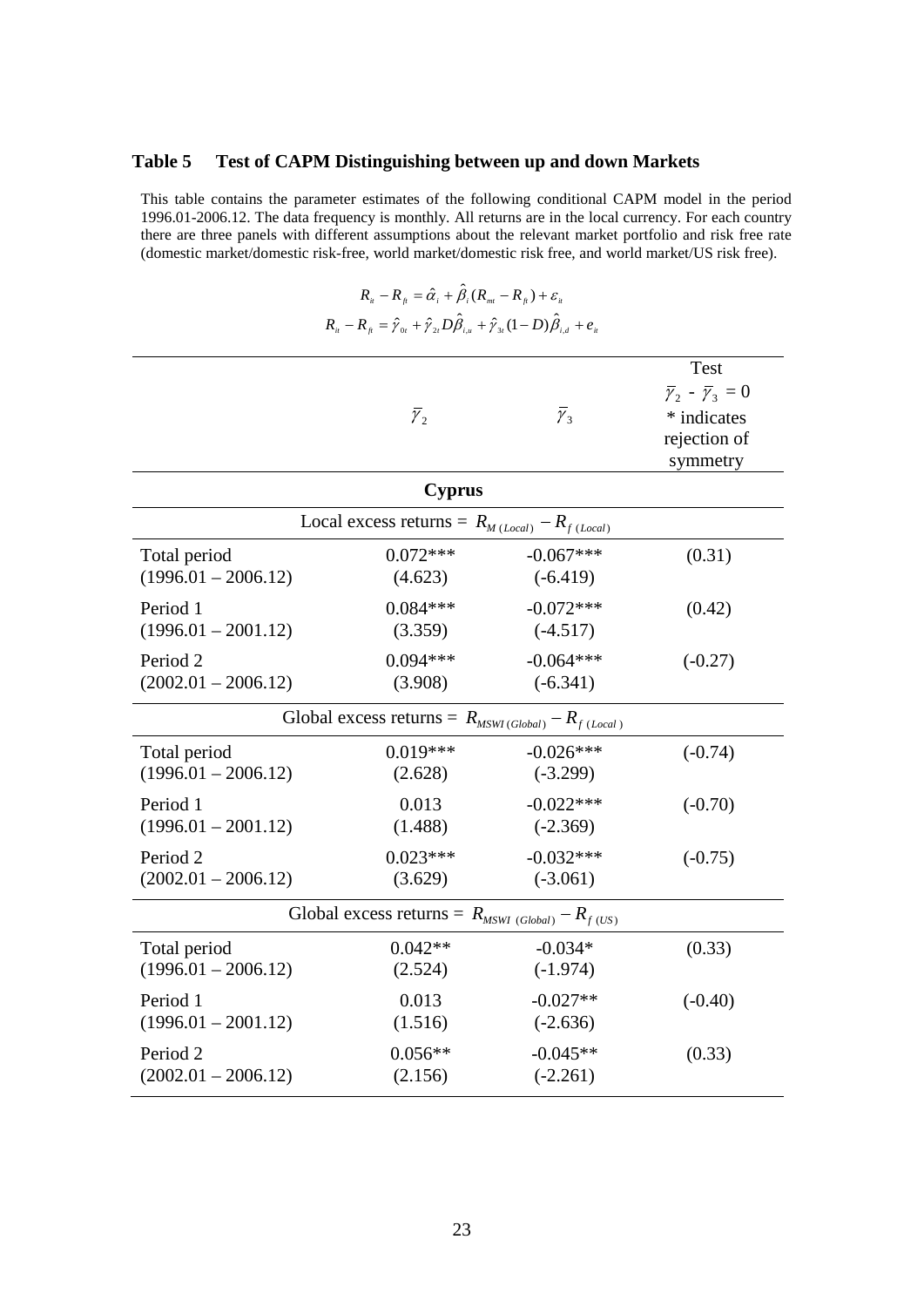|                       | <b>Czech Republic</b>                                     |             |              |
|-----------------------|-----------------------------------------------------------|-------------|--------------|
|                       | Local excess returns = $R_{M (Local)} - R_{f (Local)}$    |             |              |
| Total period          | $0.039***$                                                | $-0.045***$ | $(-0.53)$    |
| $(1996.01 - 2006.12)$ | (6.226)                                                   | $(-4.446)$  |              |
| Period 1              | $0.060***$                                                | $-0.045***$ | (1.00)       |
| $(1996.01 - 2001.12)$ | (5.974)                                                   | $(-4.419)$  |              |
| Period <sub>2</sub>   | $0.038***$                                                | $-0.029***$ | (0.49)       |
| $(2002.01 - 2006.12)$ | (3.917)                                                   | $(-2.678)$  |              |
|                       | Global excess returns = $R_{MSWI(Global)} - R_{f(Local)}$ |             |              |
| Total period          | $0.032***$                                                | $-0.032***$ | (0.01)       |
| $(1996.01 - 2006.12)$ | (4.614)                                                   | $(-3.167)$  |              |
| Period 1              | $0.036***$                                                | $-0.032***$ | (0.31)       |
| $(1996.01 - 2001.12)$ | (3.468)                                                   | $(-3.166)$  |              |
| Period 2              | $0.025***$                                                | $-0.065***$ | $(-2.45)$ ** |
| $(2002.01 - 2006.12)$ | (3.236)                                                   | $(-5.345)$  |              |
|                       | Global excess returns = $R_{MSWI(Global)} - R_{f(US)}$    |             |              |
| Total period          | $0.047***$                                                | $-0.050***$ | $(-0.22)$    |
| $(1996.01 - 2006.12)$ | (4.201)                                                   | $(-4.609)$  |              |
| Period 1              | $0.067***$                                                | $-0.061***$ | (0.26)       |
| $(1996.01 - 2001.12)$ | (3.400)                                                   | $(-4.856)$  |              |
| Period <sub>2</sub>   | $0.052***$                                                | $-0.047***$ | (0.24)       |
| $(2002.01 - 2006.12)$ | (3.734)                                                   | $(-3.452)$  |              |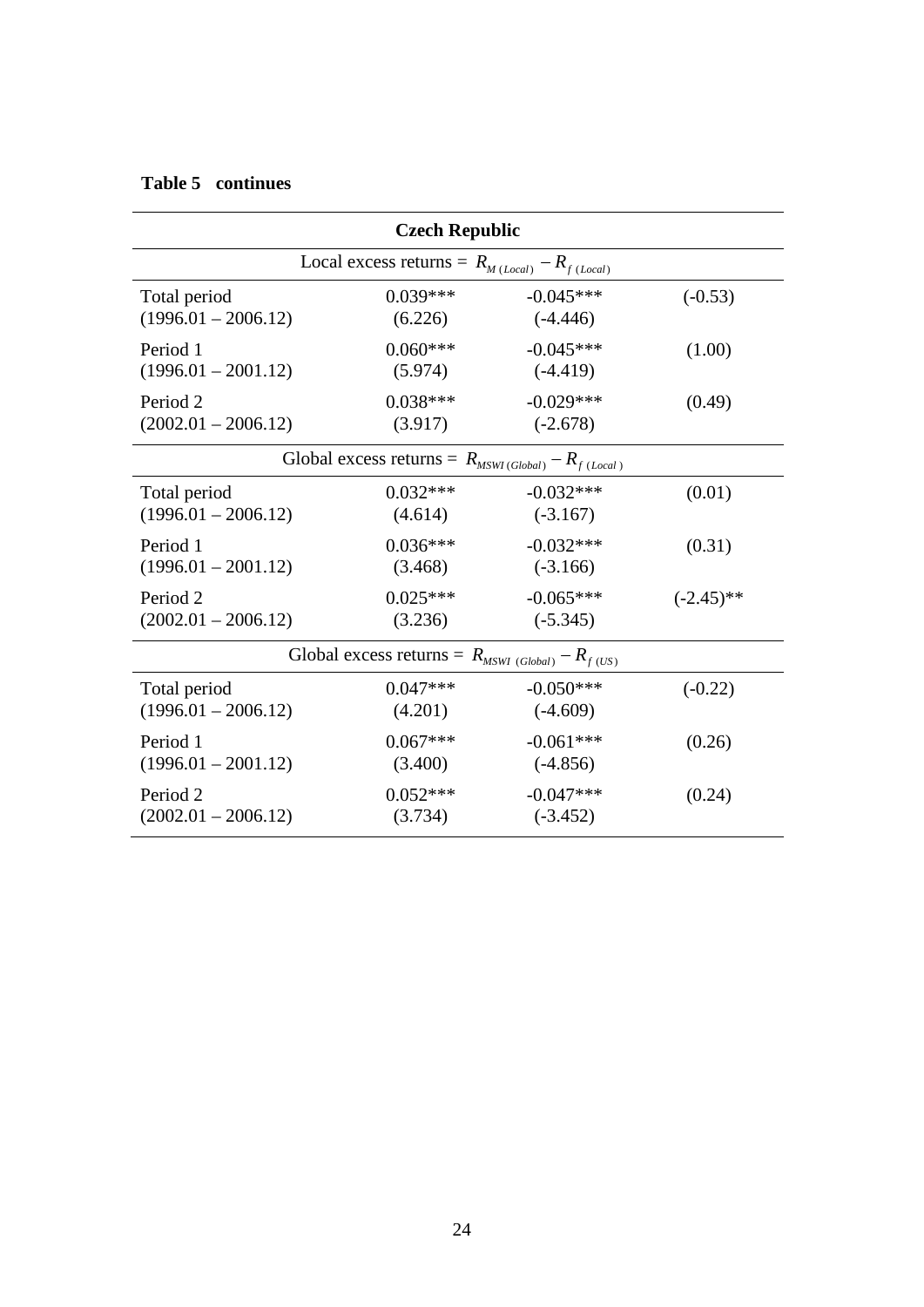| <b>Hungary</b>        |                                                        |                                                           |           |  |
|-----------------------|--------------------------------------------------------|-----------------------------------------------------------|-----------|--|
|                       | Local excess returns = $R_{M (Local)} - R_{f (Local)}$ |                                                           |           |  |
| Total period          | $0.061***$                                             | $-0.049***$                                               | (0.66)    |  |
| $(1996.01 - 2006.12)$ | (5.206)                                                | $(-3.294)$                                                |           |  |
| Period 1              | $0.078***$                                             | $-0.047**$                                                | (1.28)    |  |
| $(1996.01 - 2001.12)$ | (4.929)                                                | $(-2.469)$                                                |           |  |
| Period <sub>2</sub>   | $0.041**$                                              | $-0.044*$                                                 | $(-0.11)$ |  |
| $(2002.01 - 2006.12)$ | (2.285)                                                | $(-1.867)$                                                |           |  |
|                       |                                                        | Global excess returns = $R_{MSWI(Global)} - R_{f(Local)}$ |           |  |
| Total period          | $0.044***$                                             | $-0.023**$                                                | (1.19)    |  |
| $(1996.01 - 2006.12)$ | (3.195)                                                | $(-2.169)$                                                |           |  |
| Period 1              | $0.040***$                                             | $-0.019$                                                  | (1.26)    |  |
| $(1996.01 - 2001.12)$ | (3.551)                                                | $(-1.547)$                                                |           |  |
| Period 2              | $0.048***$                                             | $-0.031***$                                               | (0.20)    |  |
| $(2002.01 - 2006.12)$ | (2.847)                                                | $(-2.636)$                                                |           |  |
|                       | Global excess returns = $R_{MSWI(Global)} - R_{f(US)}$ |                                                           |           |  |
| Total period          | $0.073**$                                              | $-0.079***$                                               | $(-0.15)$ |  |
| $(1996.01 - 2006.12)$ | (2.544)                                                | $(-3.212)$                                                |           |  |
| Period 1              | $0.044**$                                              | $-0.054**$                                                | $(-0.29)$ |  |
| $(1996.01 - 2001.12)$ | (2.207)                                                | $(-2.497)$                                                |           |  |
| Period 2              | $0.077*$                                               | $-0.099*$                                                 | $(-0.35)$ |  |
| $(2002.01 - 2006.12)$ | (1.810)                                                | $(-1.866)$                                                |           |  |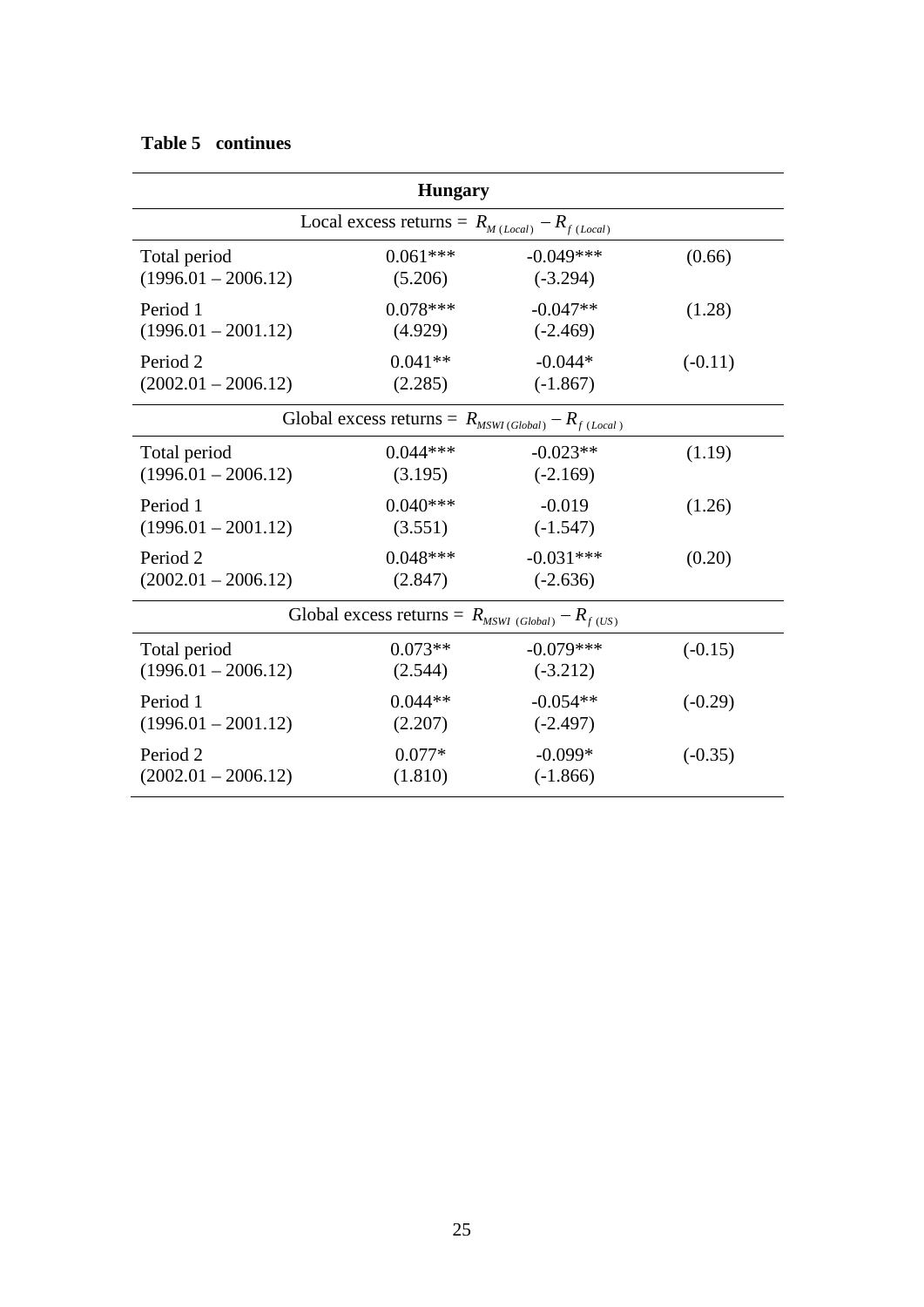| <b>Poland</b>         |                                                            |             |              |  |
|-----------------------|------------------------------------------------------------|-------------|--------------|--|
|                       | Local excess returns = $R_{M (Local)} - R_{f (Local)}$     |             |              |  |
| Total period          | $0.034***$                                                 | $-0.050***$ | $(-1.24)$    |  |
| $(1996.01 - 2006.12)$ | (4.844)                                                    | $(-4.488)$  |              |  |
| Period 1              | $0.060***$                                                 | $-0.044***$ | (1.00)       |  |
| $(1996.01 - 2001.12)$ | (5.974)                                                    | $(-4.419)$  |              |  |
| Period <sub>2</sub>   | $0.038***$                                                 | $-0.030***$ | (0.49)       |  |
| $(2002.01 - 2006.12)$ | (3.917)                                                    | $(-2.678)$  |              |  |
|                       | Global excess returns = $R_{MSWI(Global)} - R_{f (Local)}$ |             |              |  |
| Total period          | $0.016**$                                                  | $-0.049***$ | $(-2.58)$ ** |  |
| $(1996.01 - 2006.12)$ | (2.385)                                                    | $(-4.561)$  |              |  |
| Period 1              | $0.031***$                                                 | $-0.049***$ | $(-1.08)$    |  |
| $(1996.01 - 2001.12)$ | (2.163)                                                    | $(-3.707)$  |              |  |
| Period <sub>2</sub>   | $0.065***$                                                 | $-0.051***$ | (0.36)       |  |
| $(2002.01 - 2006.12)$ | (2.638)                                                    | $(-2.988)$  |              |  |
|                       | Global excess returns = $R_{MSWI(Global)} - R_{f(US)}$     |             |              |  |
| Total period          | $0.047***$                                                 | $-0.064***$ | (0.89)       |  |
| $(1996.01 - 2006.12)$ | (3.415)                                                    | $(-4.861)$  |              |  |
| Period 1              | $0.043**$                                                  | $-0.084***$ | $(-1.72)$    |  |
| $(1996.01 - 2001.12)$ | (2.278)                                                    | $(-5.382)$  |              |  |
| Period <sub>2</sub>   | $0.389***$                                                 | $-0.061***$ | $(-1.15)$    |  |
| $(2002.01 - 2006.12)$ | (3.653)                                                    | $(-3.594)$  |              |  |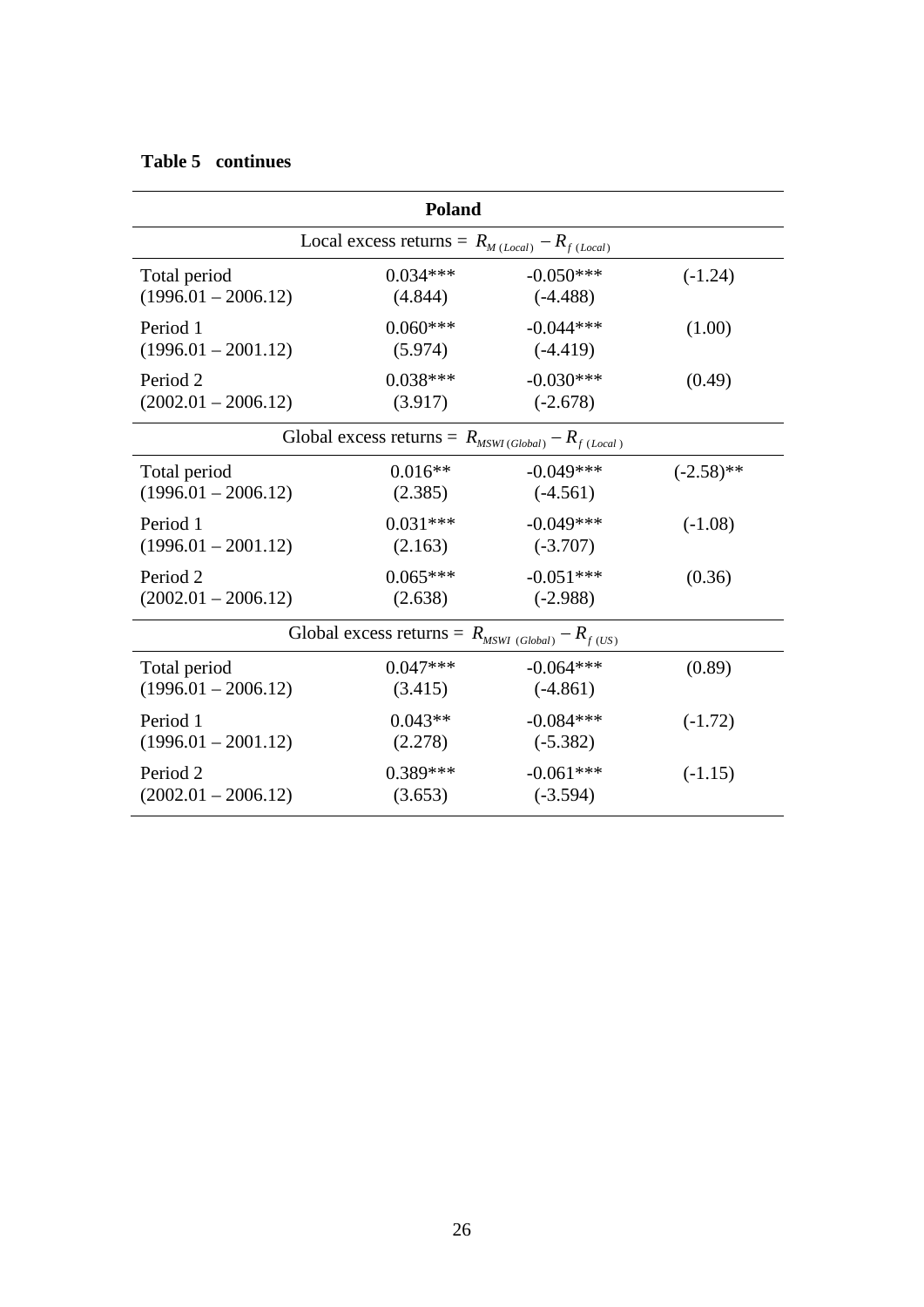|                       | <b>Russia</b>                                             |             |           |  |  |
|-----------------------|-----------------------------------------------------------|-------------|-----------|--|--|
|                       | Local excess returns = $R_{M (Local)} - R_{f (Local)}$    |             |           |  |  |
| Total period          | $0.089***$                                                | $-0.112***$ | $(-0.68)$ |  |  |
| $(1996.01 - 2006.12)$ | (5.054)                                                   | $(-3.625)$  |           |  |  |
| Period 1              | $0.123***$                                                | $-0.149***$ | $(-0.52)$ |  |  |
| $(1996.01 - 2001.12)$ | (4.518)                                                   | $(-3.286)$  |           |  |  |
| Period <sub>2</sub>   | $0.056***$                                                | $-0.086***$ | $(-1.54)$ |  |  |
| $(2002.01 - 2006.12)$ | (5.414)                                                   | $(-4.721)$  |           |  |  |
|                       | Global excess returns = $R_{MSWI(Global)} - R_{f(Local)}$ |             |           |  |  |
| Total period          | 0.015                                                     | $-0.019$    | $(-0.16)$ |  |  |
| $(1996.01 - 2006.12)$ | (0.752)                                                   | $(-1.435)$  |           |  |  |
| Period 1              | 0.020                                                     | $-0.028$    | $(-0.17)$ |  |  |
| $(1996.01 - 2001.12)$ | (0.498)                                                   | (1.499)     |           |  |  |
| Period <sub>2</sub>   | $0.030***$                                                | $-0.012*$   | (1.18)    |  |  |
| $(2002.01 - 2006.12)$ | (2.738)                                                   | $(-1.772)$  |           |  |  |
|                       | Global excess returns = $R_{MSWI(Global)} - R_{f(US)}$    |             |           |  |  |
| Total period          | 0.024                                                     | $-0.068***$ | $(-1.06)$ |  |  |
| $(1996.01 - 2006.12)$ | (0.919)                                                   | $(-2.988)$  |           |  |  |
| Period 1              | 0.023                                                     | $-0.081***$ | $(-0.97)$ |  |  |
| $(1996.01 - 2001.12)$ | (0.485)                                                   | $(-2.951)$  |           |  |  |
| Period <sub>2</sub>   | $0.038***$                                                | $-0.055*$   | $(-0.62)$ |  |  |
| $(2002.01 - 2006.12)$ | (4.241)                                                   | $(-1.718)$  |           |  |  |